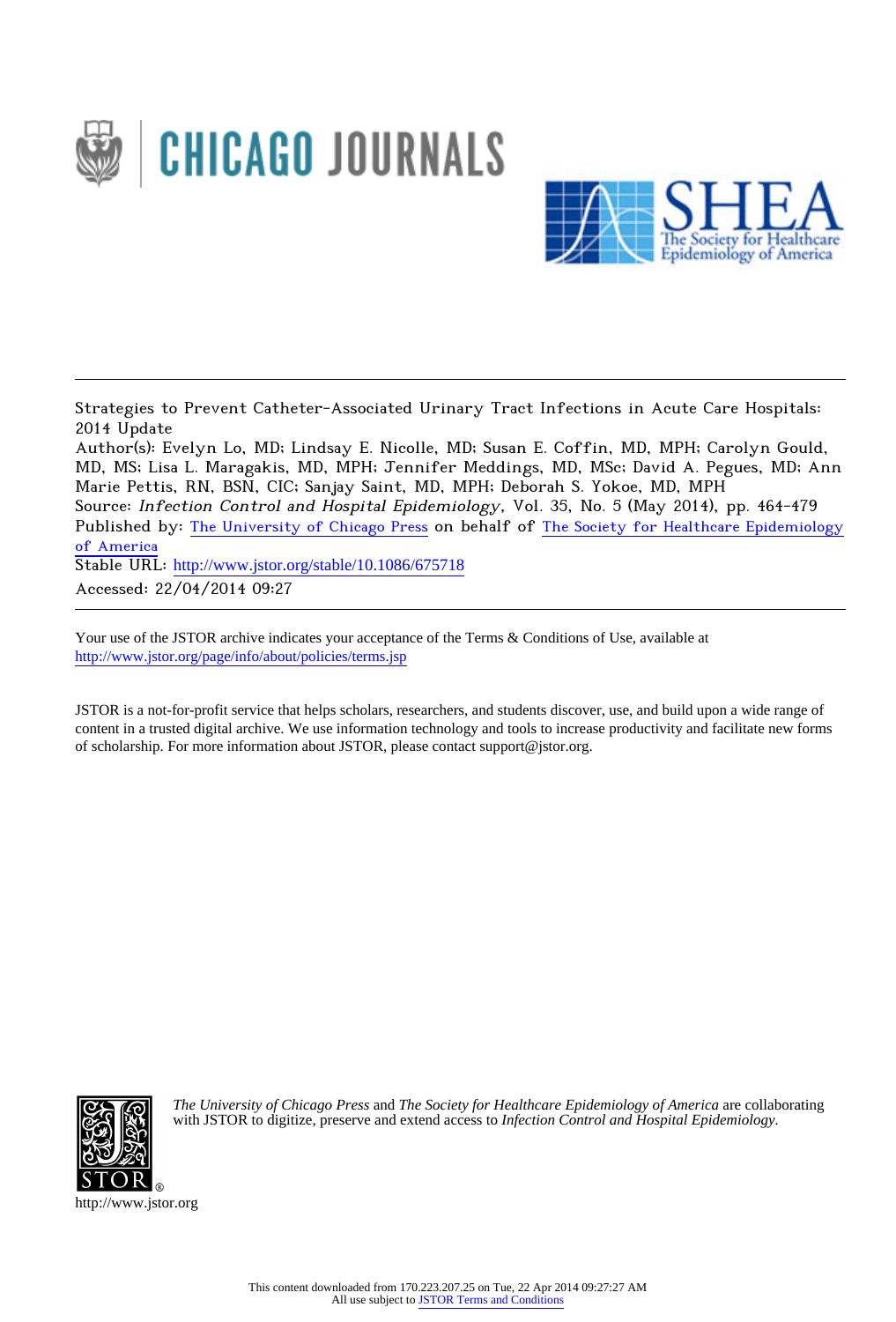# **Strategies to Prevent Catheter-Associated Urinary Tract Infections in Acute Care Hospitals: 2014 Update**

Evelyn Lo, MD;<sup>1,a</sup> Lindsay E. Nicolle, MD;<sup>2,a</sup> Susan E. Coffin, MD, MPH;<sup>3</sup> Carolyn Gould, MD, MS;<sup>4</sup> Lisa L. Maragakis, MD, MPH;<sup>5</sup> Jennifer Meddings, MD, MSc;<sup>6</sup> David A. Pegues, MD;<sup>7</sup> Ann Marie Pettis, RN, BSN, CIC;<sup>8</sup> Sanjay Saint, MD, MPH;<sup>9</sup> **Deborah S. Yokoe, MD, MPH10**

#### purpose

Previously published guidelines are available that provide comprehensive recommendations for detecting and preventing healthcare-associated infections (HAIs). The intent of this document is to highlight practical recommendations in a concise format designed to assist acute care hospitals in implementing and prioritizing their catheter-associated urinary tract infection (CAUTI) prevention efforts. This document updates "Strategies to Prevent Catheter-Associated Urinary Tract Infections in Acute Care Hospitals,"1 published in 2008. This expert guidance document is sponsored by the Society for Healthcare Epidemiology of America (SHEA) and is the product of a collaborative effort led by SHEA, the Infectious Diseases Society of America (IDSA), the American Hospital Association (AHA), the Association for Professionals in Infection Control and Epidemiology (APIC), and The Joint Commission, with major contributions from representatives of a number of organizations and societies with content expertise. The list of endorsing and supporting organizations is presented in the introduction to the 2014 updates. $2$ 

## section 1: rationale and statements of concern

- I. Burden of CAUTIs
	- A. Urinary tract infection (UTI) is one of the most common hospital-acquired infections; 70%–80% of these infections are attributable to an indwelling urethral catheter.<sup>3,4</sup> The burden of CAUTI in pediatric patients is not well defined.
- B. Twelve to sixteen percent of adult hospital inpatients will have a urinary catheter at some time during admission.<sup>5</sup>
- C. The daily risk of acquisition of bacteriuria varies from 3% to 7% when an indwelling urethral catheter remains in situ.
- D. Morbidity attributable to any single episode of catheterization is limited,<sup>6</sup> but the high frequency of catheter use in hospitalized patients means the cumulative burden of CAUTI is substantial.<sup>3,4,7,8</sup>
- II. Outcomes associated with CAUTI
	- A. Infection is the most important adverse outcome of urinary catheter use.<sup>7,9</sup> The CAUTI rates reported in 2011 for facilities reporting to the National Healthcare Safety Network (NHSN) were 0.2–4.8 per 1,000 catheter-days for adult inpatient units and 0–1.6 per 1,000 days for pediatric units.<sup>9</sup> At one Veterans Affairs hospital, 0.3% of catheter-days involved symptomatic UTI.10
	- B. In 2011, CAUTI rates from intensive care units (ICUs) that reported to NHSN ranged from 1.2 to 4.5 per 1,000 urinary catheter–days in adult ICUs and from 1.4 to 3.1 per 1,000 urinary catheter–days in pediatric ICUs.9 Symptomatic UTIs in adult ICUs voluntarily reporting to NHSN declined from 1990 to 2007, with a range of an 18.6% decline in cardiothoracic units to a 67% decline in medical-surgical ICUs.<sup>7</sup> A 7% reduction was observed nationally in CAUTI incidence reported between 2009 and 2011, with modest reductions in incidence reported from ward locations but no changes in incidence reported from ICUs.<sup>11</sup>
	- C. During a 3-year period, 61 Quebec hospitals reported that 21% of all bloodstream infections (BSIs) identified

Affiliations: 1. St. Boniface General Hospital and University of Manitoba, Winnipeg, Manitoba, Canada; 2. Health Sciences Centre and University of Manitoba, Winnipeg, Manitoba, Canada; 3. Children's Hospital of Philadelphia, Philadelphia, Pennsylvania; 4. Centers for Disease Control and Prevention, Atlanta, Georgia; 5. Johns Hopkins University School of Medicine, Baltimore, Maryland; 6. Department of Internal Medicine, University of Michigan Medical School, Ann Arbor, Michigan; 7. Hospital of the University of Pennsylvania and Perelman School of Medicine, University of Pennsylvania, Philadelphia, Pennsylvania; 8. University of Rochester Medical Center, Rochester, New York; 9. Ann Arbor Veterans Affairs Medical Center and the University of Michigan, Ann Arbor, Michigan; 10. Brigham and Women's Hospital and Harvard Medical School, Boston, Massachusetts; a. These authors contributed equally to this work.

Received January 16, 2014; accepted January 16, 2014; electronically published April 7, 2014.

<sup>-</sup> 2014 by The Society for Healthcare Epidemiology of America. All rights reserved. 0899-823X/2014/3505-0003\$15.00. DOI: 10.1086/675718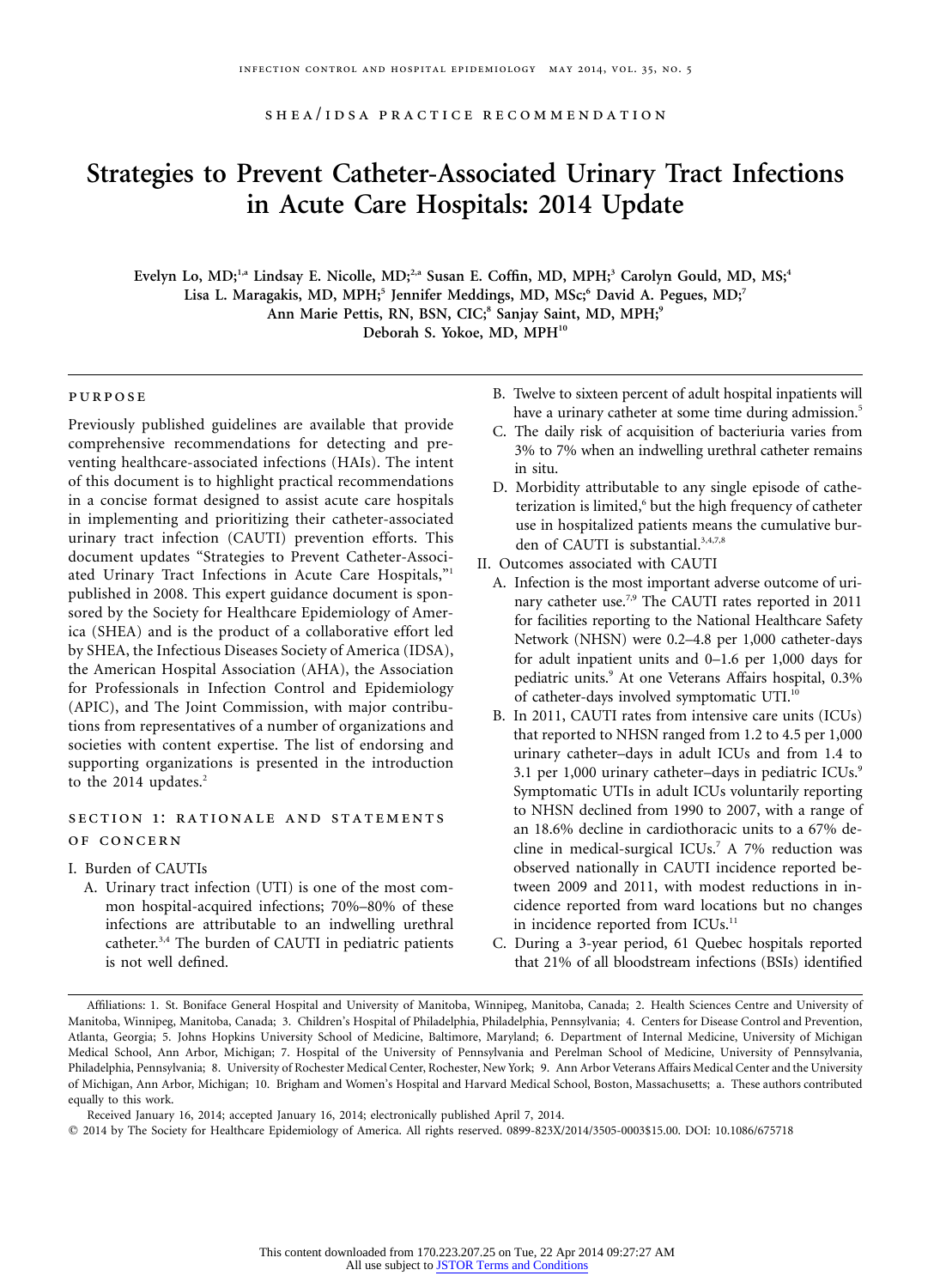48 hours or more after admission were from a urinary source and that 71% of these were device associated. The incidence was 1.4 urinary BSIs per 10,000 patient-days. All-cause 30-day mortality in these patients was  $15\%$ .<sup>12</sup>

- D. Catheter use is associated with negative outcomes in addition to infection, including nonbacterial urethral inflammation, urethral strictures, mechanical trauma, and mobility impairment.<sup>13,14</sup> Genitourinary trauma events are reported to occur in 1.5% of catheter-days.<sup>10</sup>
- E. CAUTI has been reported to be associated with increased mortality and length of stay, but the association with mortality may be a consequence of confounding by unmeasured clinical variables.<sup>15</sup>
- F. Inappropriate treatment of catheter-associated asymptomatic bacteriuria promotes antimicrobial resistance and *Clostridium difficile* infection in acute care facilities.<sup>16</sup>
- III. Risk factors for development of CAUTI
	- A. The duration of catheterization is the most important risk factor for developing infection.<sup>17-19</sup> Reducing unnecessary catheter placement and minimizing the duration the catheter remains in situ are the primary strategies for CAUTI prevention.
	- B. Additional risk factors include female sex, older age, and not maintaining a closed drainage system.<sup>20,21</sup> Risk factors for CAUTI among pediatric patients are not well described.
	- C. Risk factors for developing hospital-acquired urinary tract–related BSI include neutropenia, renal disease, and male sex.<sup>22</sup>
- IV. Reservoir for transmission
	- A. The drainage bag of the bacteriuric patient is a reservoir for organisms that may contaminate the environment and be transmitted to other patients through the hands of healthcare personnel.<sup>23</sup>
	- B. Outbreaks of infections associated with resistant gramnegative organisms attributable to bacteriuria in catheterized patients have been reported.<sup>24-26</sup>

## section 2: background—strategies TO DETECT CAUTI

## I. Surveillance definitions

- A. The NHSN definition for symptomatic healthcareassociated UTI [\(http://www.cdc.gov/nhsn\)](http://www.cdc.gov/nhsn) is commonly used but can be difficult to apply to patients with indwelling catheters in place. Localizing signs and symptoms may not be present with a catheter in situ or may not be recognized because of patient comorbidity or inability to communicate due to illness or age.<sup>6</sup>
- B. The most common clinical presentation is fever with a positive urine culture result, without other localizing findings. However, given the high prevalence of bacteriuria in patients with an indwelling catheter in place, this definition lacks specificity.
- II. Methods for surveillance of CAUTI
	- A. Surveillance programs that monitor urine cultures through the review of microbiology laboratory results are generally used to detect patients with potential UTIs. Patients with positive urine culture results are then evaluated for the presence of an indwelling urinary catheter and a CAUTI defined by using surveillance criteria.<sup>20</sup>
		- 1. Bacteriuria in patients with an indwelling urinary catheter in place is usually asymptomatic.<sup>6</sup>
		- 2. Microbiologic diagnosis usually requires growth of more than or equal to  $10^5$  CFU/mL of an organism from a urine specimen collected aseptically from the catheter; patients with symptomatic infection may occasionally present with lower quantitative counts, but the frequency of this is uncertain. Lower quantitative counts frequently precede bacteriuria in catheterized patients who do not receive antimicrobials, likely reflecting colonization by catheter biofilm.<sup>27</sup>
	- B. Use of device-days rather than patient-days as a denominator may mask significant achievements of a successful CAUTI prevention program, as an overall reduction in catheter use may increase the ratio of CAUTIs per device-days despite a total reduction in the number of CAUTIs.28

# section 3: background—strategies to prevent cauti

- I. Summary of existing guidelines and recommendations (see Table 1)
	- A. The Centers for Disease Control and Prevention (CDC) published guidelines for prevention of CAUTI in 1981, and these were updated in 2009.<sup>20</sup> These guidelines provide recommendations for catheter use, catheter insertion, catheter care, and implementation of programs to prevent CAUTI.
	- B. The IDSA, together with other professional societies, published international guidelines for the management of CAUTI in  $2010.<sup>21</sup>$
	- C. The Department of Health in Great Britain published guidelines for preventing infections associated with the insertion and maintenance of short-term indwelling urinary catheters in acute care in  $2001$ ,<sup>29</sup> which was updated in 2006.<sup>30</sup>
- II. Updated relevant literature
	- A. Reviews
		- 1. A systematic review in hospitalized patients reported that the use of an intervention including a reminder to staff that a catheter was in place and/or a stop order to prompt removal of unnecessary catheters reduced the CAUTI rate by 53%.<sup>31</sup>
		- 2. A systematic review reported that evidence did not support routine use of indwelling bladder catheters for caesarean section.<sup>32</sup>
		- 3. A Cochrane review and meta-analysis of bladder wash-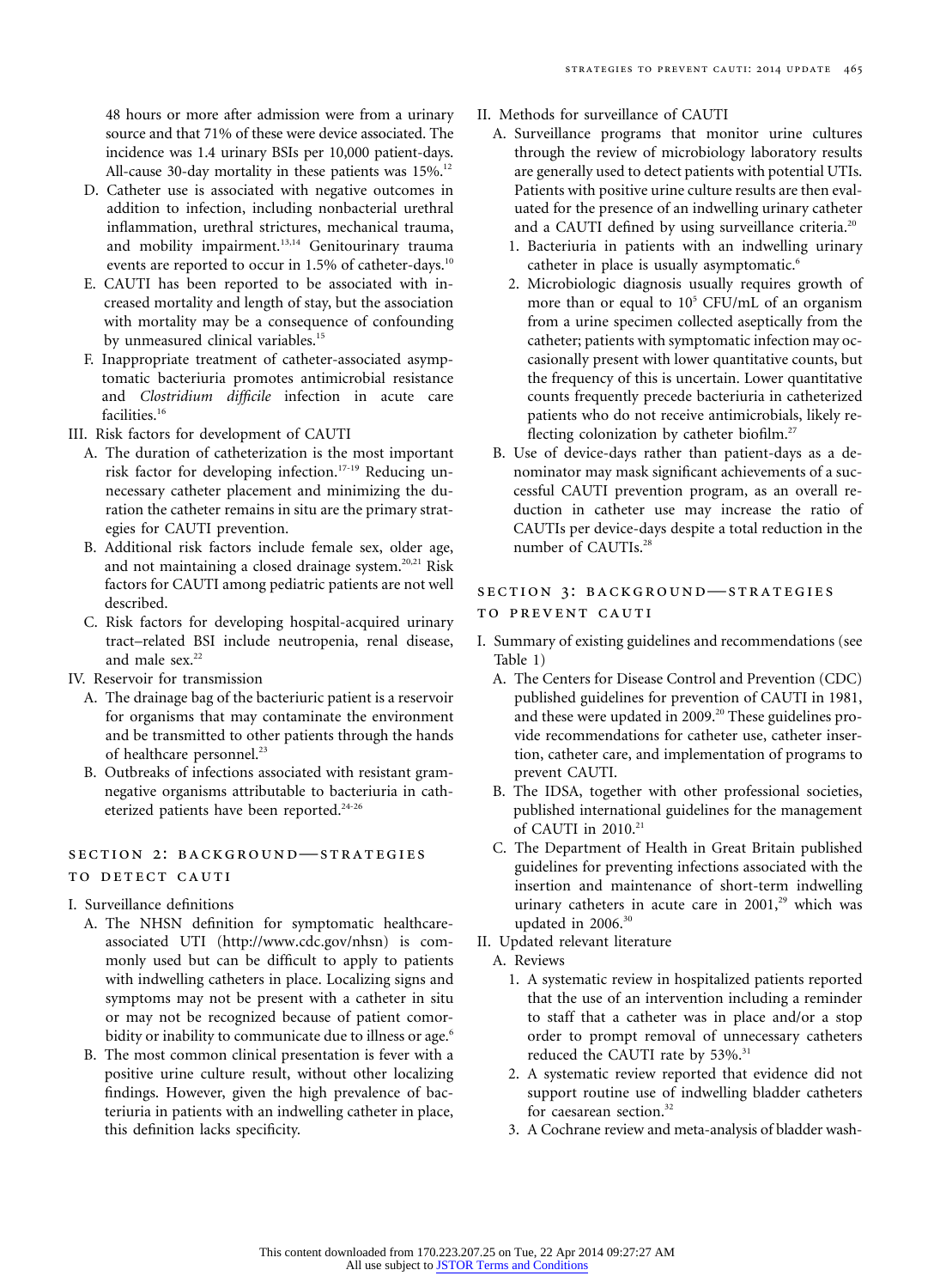|                                                      |                   |                    | NHS Epic 2            |
|------------------------------------------------------|-------------------|--------------------|-----------------------|
|                                                      | CDC $(2009)^{20}$ | <b>IDSA</b> (2009) | Project $(2007)^{22}$ |
| Documentation of catheter insertion                  | C                 | N <sub>D</sub>     | Yes                   |
| Trained personnel                                    | Yes               | ND                 | Yes                   |
| Train patients and family                            | Yes               | N <sub>D</sub>     | <b>Yes</b>            |
| Hand hygiene                                         | Yes               | ND                 | Yes                   |
| Evaluation of necessity                              | <b>Yes</b>        | <b>Yes</b>         | <b>Yes</b>            |
| Evaluation of alternative methods                    | <b>Yes</b>        | Yes                | Yes                   |
| Regular review of ongoing need                       | <b>Yes</b>        | <b>Yes</b>         | Yes                   |
| Choice of catheter                                   | $\mathbf{U}$      | $\mathbf{U}$       | U                     |
| Use smallest gauge catheter                          | Yes               | ND                 | Yes                   |
| Aseptic technique/sterile equipment                  | <b>Yes</b>        | <b>Yes</b>         | <b>Yes</b>            |
| Barrier precautions for insertion                    | Yes               | ND                 | ND                    |
| Antiseptic cleaning of meatus                        | $\mathbf{U}$      | ND                 | N <sub>0</sub>        |
| Secure catheter                                      | <b>Yes</b>        | ND                 | No                    |
| Closed drainage system                               | <b>Yes</b>        | Yes                | Yes                   |
| Obtain urine samples aseptically                     | <b>Yes</b>        | ND                 | Yes                   |
| Replace system if break in asepsis                   | <b>Yes</b>        | <b>ND</b>          | <b>ND</b>             |
| No routine change in catheter                        | <b>Yes</b>        | $\mathbf{U}$       | <b>Yes</b>            |
| Routine hygiene for meatal care                      | <b>Yes</b>        | Yes                | Yes                   |
| Avoid irrigation for purpose of preventing infection | Yes               | Yes                | Yes                   |
| Separate patients with catheters                     | U                 | U                  | <b>ND</b>             |
| Use of preconnected system                           | C                 | C                  | ND                    |
| Performance feedback                                 | С                 | <b>ND</b>          | ND                    |
| Rates of CAUTI and bacteremia                        | C                 | C                  | ND                    |

table 1. Published Guidelines and Recommendations for Prevention of Infections Associated with Short-Term Indwelling Urethral Catheters

note. C, consider; CAUTI, catheter-associated urinary tract infection; CDC, Centers for Disease Control and Prevention; IDSA, Infectious Diseases Society of America; NHS, UK National Health Service; ND, not discussed; U, unresolved (choice left to individual and patient factors).

out policies to prevent blockage of long-term catheters in adults concluded that evidence was too scanty to conclude whether there were benefits.<sup>33</sup> Trials were generally of poor quality or incompletely reported.

B. Routine postoperative indwelling urethral catheter

1. A prospective randomized trial of thoracic surgery patients managed with epidural analgesia compared morning-after-surgery catheter removal with the catheter remaining in place as long as the thoracic epidural analgesia was functioning. There was a longer time to reach postvoid residuals of less than 200 mL with early removal but no increased need for recatheterization. CAUTI rates were not reported.<sup>34</sup>

## C. Catheter materials

1. A prospective randomized 3-arm trial in 24 UK National Health Service (NHS) hospitals compared a standard latex catheter, a latex silver alloy–coated catheter, and a silicone nitrofurazone–impregnated catheter.<sup>35</sup> The rates of symptomatic culture confirmed that urinary infection at 6 weeks were similar in patients who received either of the 2 latex catheters; a small decrease in rates was noted for patients with the nitrofurazone silicone catheter (odds ratio [OR], 0.68 [97.5% confidence interval (CI),  $0.48-0.99$ ];  $P =$ .017). It is not clear whether the difference was attributable to the silicone or the antimicrobial agent. The nitrofurazone catheter was associated with greater patient discomfort (OR, 1.39 [97.5% CI, 1.13–1.60]) and increased catheter removal (OR, 1.77 [97.5% CI, 1.51– 22.07]). A cost analysis suggested that universal use of a nitrofurazone catheter might be cost-effective in the NHS system, but the analysis was compromised by uncertainty in length-of-stay estimates.<sup>36</sup>

D. Efficacy of prevention programs

The prevention programs reported have varied in components and implementation approaches, and usually multiple interventions have been implemented simultaneously. Decreasing catheter use through restricted indications for placement or duration of catheterization are major components for most programs. All studies used a pre/post intervention trial design.

- 1. A restrictive urinary catheter policy together with daily review of necessity and discussion of appropriateness of new catheter insertions with emergency medicine and internal medicine physicians decreased catheterization from 17.5% to 6.6% of patients. $37$
- 2. A statewide program in Michigan focused on educating clinicians about appropriate urinary catheter indications and included daily assessment of continued catheter need during nursing rounds. There was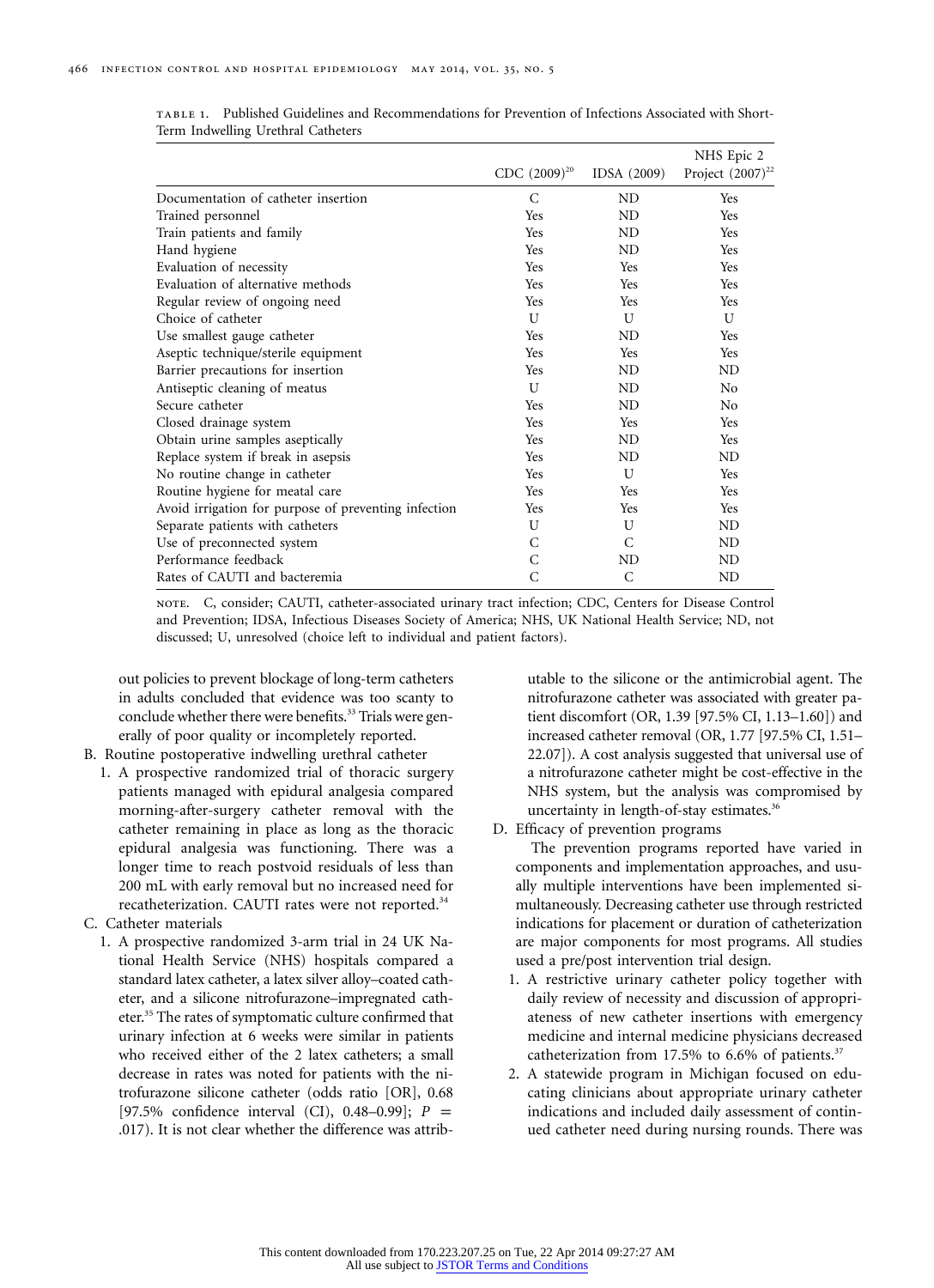a decrease in catheter use from 18.1% to 13.8%, while the proportion of catheters with appropriate indications increased from 44% to 58%.<sup>38</sup>

- 3. A survey-based study compared a random sample of US hospitals to all Michigan hospitals and reported that the Michigan hospitals more frequently participated in collaboratives to reduce HAIs, used bladder scanners to estimate bladder volumes, and used catheter reminders or stop orders and/or nurse-initiated discontinuation. More frequent use of these practices coincided with a 25% reduction of CAUTI rates in Michigan, compared with 6% reduction in non-Michigan hospitals.<sup>39</sup>
- 4. Resident peer-to-peer education for compliance with emergency department urinary catheter placement indications resulted in increased knowledge 3 months after an educational intervention, but there were no differences in catheter use or the proportion of catheters meeting appropriate indications.40
- 5. An educational intervention incorporating catheter indications, timely removal, and correct management, together with initiation of active CAUTI surveillance, resulted in a decrease in catheterization rates from 18.5% to 9.2% ( $P < .05$ ) and a nonsignificant decrease in CAUTI from 6.6 per 1,000 catheter-days to 5.8 per 1,000 catheter-days.<sup>41</sup>
- 6. Introducing a UTI bundle (avoidance of catheter insertion, maintenance of sterility, product standardization, early catheter removal) in a single-center neurologic ICU significantly decreased catheter utilization from 100% to 73% and CAUTI from 13.3 to 4.0 per 1,000 catheter-days.42
- 7. A CAUTI prevention program including education, implementation of common CAUTI prevention practices, outcomes and process measures, and feedback of CAUTI outcomes and process measures was implemented in pediatric ICUs in 6 developing countries, and a decrease in CAUTI rates from 5.9 to 2.6 per 1,000 catheter-days (relative risk, 0.43 [95% CI,  $0.21-1.0]$ ) was reported.<sup>43</sup>
- E. Implementing programs to prevent CAUTI
	- 1. A multicenter qualitative study identified 4 recurrent themes relevant to hospital use of prevention practices: recognizing the value of early catheter removal, focus on noninfectious complications and presence of a "champion," hospital-specific pilot studies for devices, and external forces, such as public reporting.<sup>44</sup>
	- 2. A statewide initiative in Michigan introduced a bladder bundle to decrease CAUTI using a collaborative model and strategies to facilitate implementation, including "engage and educate," "execute," and "evaluate."45
	- 3. A qualitative assessment in 12 hospitals in Michigan of perceptions and key issues influencing implementation of CAUTI prevention practices identified difficulty with nurse and physician engagement, patient

and family request for indwelling catheters, and catheter insertion practices and customs in the emergency department as common barriers.<sup>46</sup>

- F. Surveillance
	- 1. A simulation model comparing denominators of catheter-days and patient-days reported that CAUTI rates were reduced for 93 of 100 simulations. In 27% of stimulations the CAUTI rate (with catheter-days as the denominator) increased, while all others showed greater decreases with a denominator of patient-days rather than catheter-days.<sup>47</sup>
	- 2. Data extracted from electronic chart review were 100% sensitive and 98% specific compared with bedside review to verify the type and presence of a urinary catheter at one Veterans Affairs hospital.<sup>48</sup>

# section 4: recommended strategies for cauti prevention

Recommendations are categorized as either (1) basic practices that should be adopted by all acute care hospitals or (2) special approaches that can be considered for use in locations and/or populations within hospitals when HAIs are not controlled by use of basic practices. Basic practices include recommendations where the potential to impact HAI risk clearly outweighs the potential for undesirable effects. Special approaches include recommendations where the intervention is likely to reduce HAI risk but where there is concern about the risks for undesirable outcomes, where the quality of evidence is low, or where evidence supports the impact of the intervention in select settings (eg, during outbreaks) or for select patient populations. Hospitals can prioritize their efforts by initially focusing on implementing the prevention approaches listed as basic practices. If HAI surveillance or other risk assessments suggest that there are ongoing opportunities for improvement, hospitals should then consider adopting some or all of the prevention approaches listed as special approaches. These can be implemented in specific locations or patient populations or can be implemented hospital-wide, depending on outcome data, risk assessment, and/ or local requirements. Each infection prevention recommendation is given a quality-of-evidence grade (see Table 2). Recommendations for preventing and monitoring CAUTI<sup>20,21,29,30</sup> are summarized in the following section and Table 1.

- I. Basic practices for preventing CAUTI: recommended for all acute care hospitals<sup>20,21,29,30</sup>
	- A. Provide appropriate infrastructure for preventing CAUTI
		- 1. Provide and implement written guidelines for catheter use, insertion, and maintenance (quality of evidence: III).
			- a. Develop and implement facility criteria for acceptable indications for indwelling urinary catheter use. While research assessing the appropriateness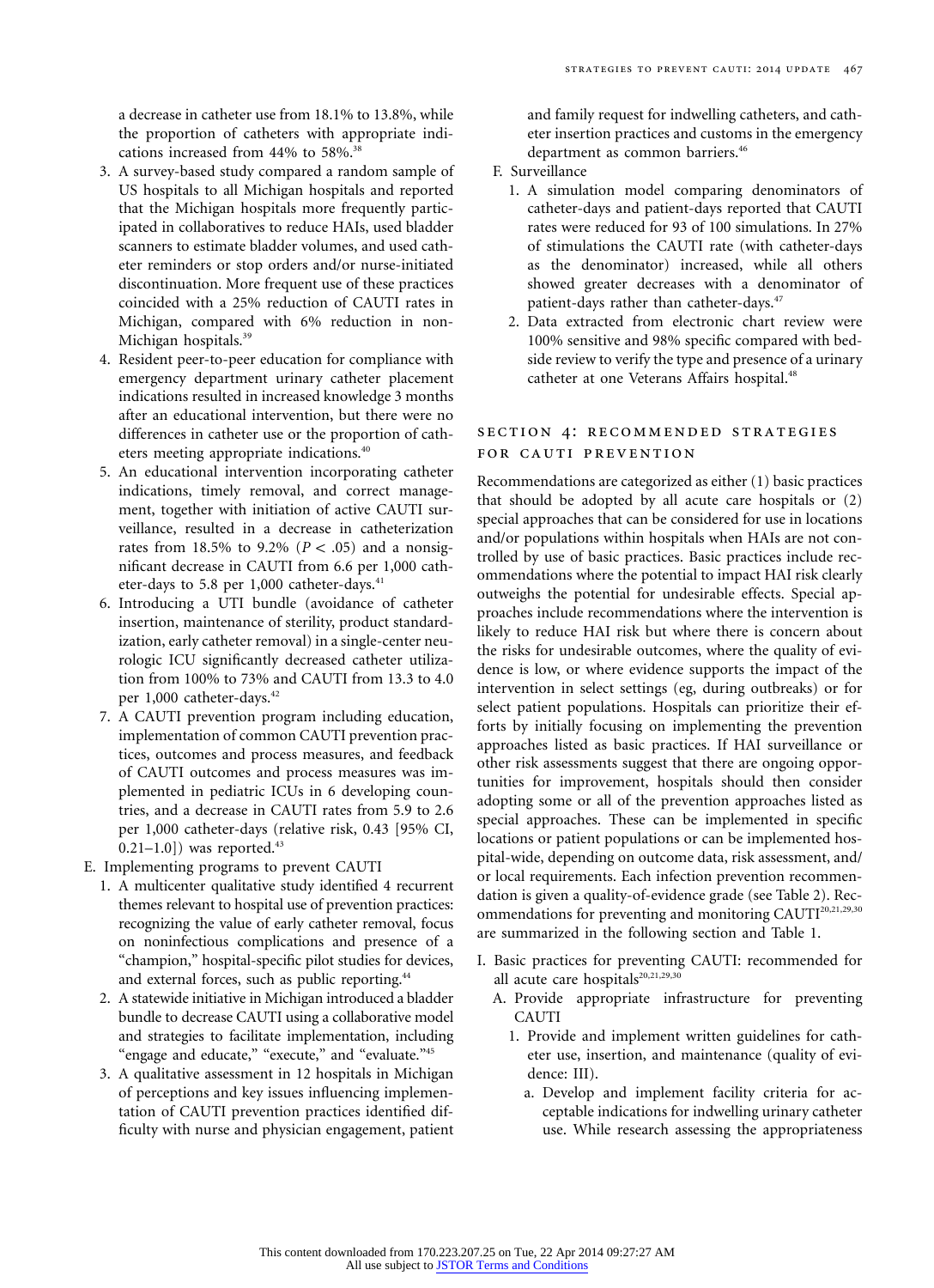| Grade        | Definition                                                                                                                                                                                                                                                                                                                                                                                   |
|--------------|----------------------------------------------------------------------------------------------------------------------------------------------------------------------------------------------------------------------------------------------------------------------------------------------------------------------------------------------------------------------------------------------|
| I. High      | Highly confident that the true effect lies close to that of the estimated size and direction of the<br>effect. Evidence is rated as high quality when there is a wide range of studies with no major<br>limitations, there is little variation between studies, and the summary estimate has a narrow<br>confidence interval.                                                                |
| II. Moderate | The true effect is likely to be close to the estimated size and direction of the effect, but there is<br>a possibility that it is substantially different. Evidence is rated as moderate quality when there<br>are only a few studies and some have limitations but not major flaws, there is some variation<br>between studies, or the confidence interval of the summary estimate is wide. |
| III. Low     | The true effect may be substantially different from the estimated size and direction of the effect.<br>Evidence is rated as low quality when supporting studies have major flaws, there is important<br>variation between studies, the confidence interval of the summary estimate is very wide, or<br>there are no rigorous studies, only expert consensus.                                 |

table 2. Grading of the Quality of Evidence

NOTE. Based on Grades of Recommendation, Assessment, Development, and Evaluation (GRADE)<sup>76</sup> and the Canadian Task Force on Preventive Health Care.<sup>77</sup>

of indwelling catheter use is limited, expert consensus–derived catheter indications have been developed.20 Examples of appropriate indications for indwelling urethral catheter use are limited and include the following:

- *i*. Perioperative use for selected surgical procedures, such as urologic surgery or surgery on contiguous structures of the genitourinary tract; prolonged surgery; large volume infusions or diuretics during surgery; intraoperative monitoring of urine output needed.
- *ii*. Hourly assessment of urine output in patients in an ICU.
- *iii*. Management of acute urinary retention and urinary obstruction.
- *iv*. Assistance in healing of open pressure ulcers or skin grafts for selected patients with urinary incontinence.
- *v*. As an exception, at patient request to improve comfort (eg, end-of-life care).
- 2. Ensure that only trained, dedicated personnel insert urinary catheters (quality of evidence: III).
- 3. Ensure that supplies necessary for aseptic technique for catheter insertion are available and conveniently located (quality of evidence: III).
- 4. Implement a system for documenting the following in the patient record: physician order for catheter placement, indications for catheter insertion, date and time of catheter insertion, name of individual who inserted catheter, nursing documentation of placement, daily presence of a catheter and maintenance care tasks, and date and time of catheter removal. Record criteria for removal and justification for continued use (quality of evidence: III).
	- a. Record in a standard format for data collection and quality improvement purposes and keep accessible documentation of catheter placement (including indication) and removal.
- b. Utilize electronic documentation that is searchable, if available.
- 5. Ensure that there are sufficient trained personnel and technology resources to support surveillance for catheter use and outcomes (quality of evidence: III).
- B. Perform surveillance for CAUTI if indicated on the basis of facility risk assessment or regulatory requirements
	- 1. Identify the patient groups or units in which to conduct surveillance on the basis of risk assessment, considering frequency of catheter use and potential risk (eg, types of surgery, obstetrics, critical care; quality of evidence: III).
	- 2. Use standardized criteria, such as NHSN definitions, to identify patients who have a CAUTI (numerator data; quality of evidence: III).
	- 3. Collect information on catheter-days and patientdays (denominator data) and indications for catheter insertion for all patients in the patient groups or units being monitored (quality of evidence: III).
	- 4. Calculate CAUTI rates and/or standardized infection ratio (SIR) for target populations (quality of evidence: III).
	- 5. Use surveillance methods for case finding that are documented to be valid and appropriate for the institution (quality of evidence: III).
	- 6. Consider providing unit-specific feedback (quality of evidence: III).
- C. Provide education and training
	- 1. Educate healthcare personnel involved in the insertion, care, and maintenance of urinary catheters about CAUTI prevention, including alternatives to indwelling catheters, and procedures for catheter insertion, management, and removal (quality of evidence: III).
	- 2. Assess healthcare professional competency in catheter use, catheter care, and maintenance (quality of evidence: III).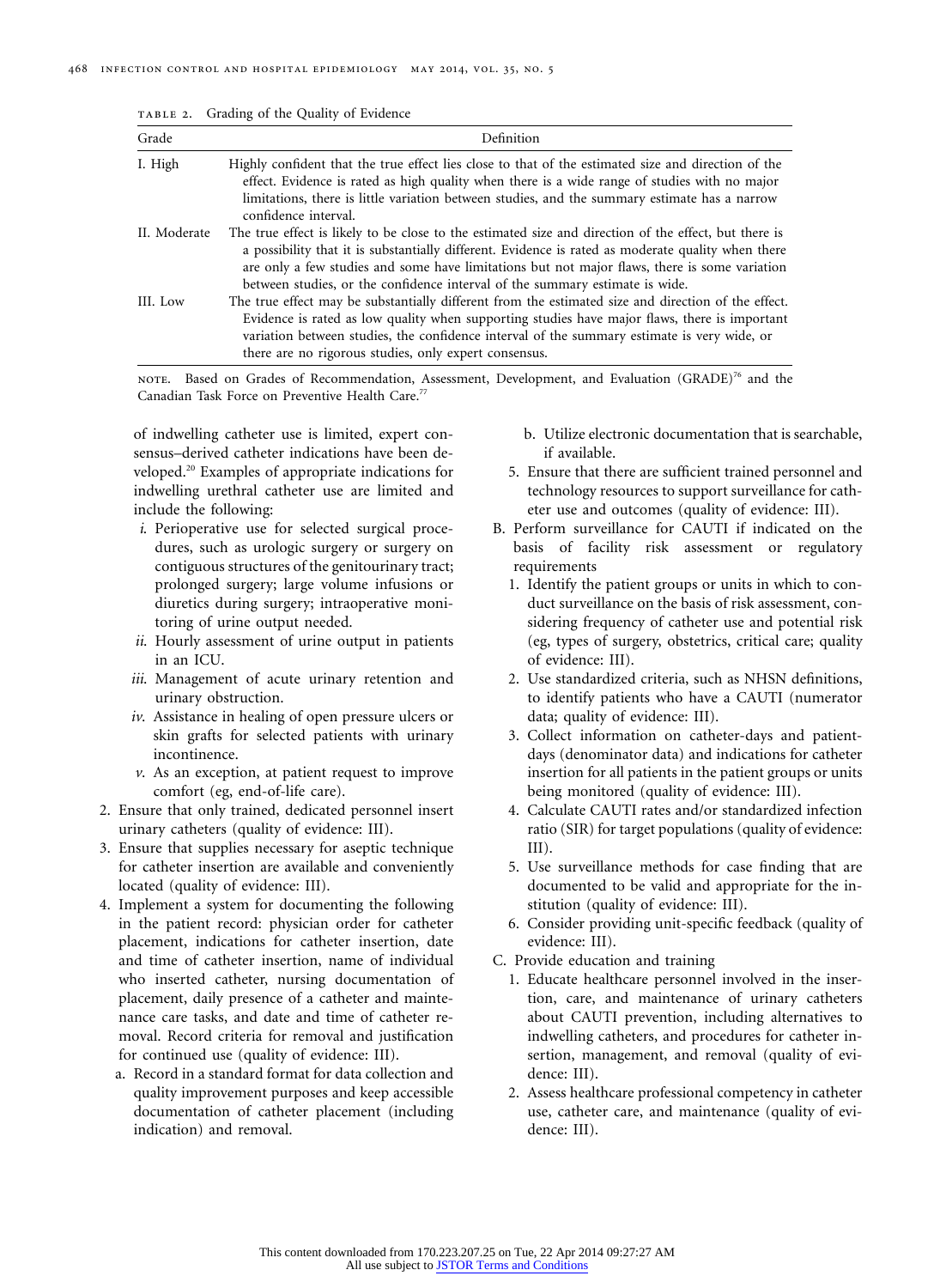- D. Use appropriate technique for catheter insertion
	- 1. Insert urinary catheters only when necessary for patient care and leave in place only as long as indications remain (quality of evidence: II).
	- 2. Consider other methods for bladder management, such as intermittent catheterization, where appropriate (quality of evidence: II).
	- 3. Practice hand hygiene (based on CDC or World Health Organization guidelines) immediately before insertion of the catheter and before and after any manipulation of the catheter site or apparatus (quality of evidence: III).
	- 4. Insert catheters following aseptic technique and using sterile equipment (quality of evidence: III).
	- 5. Use sterile gloves, drape, and sponges; a sterile or antiseptic solution for cleaning the urethral meatus; and a sterile single-use packet of lubricant jelly for insertion (quality of evidence: III).
	- 6. Use as small a catheter as possible consistent with proper drainage, to minimize urethral trauma (quality of evidence: III).
- E. Ensure appropriate management of indwelling catheters
	- 1. Properly secure indwelling catheters after insertion to prevent movement and urethral traction (quality of evidence: III).
	- 2. Maintain a sterile, continuously closed drainage system (quality of evidence: III).
	- 3. Replace the catheter and the collecting system using aseptic technique when breaks in aseptic technique, disconnection, or leakage occur (quality of evidence: III).
	- 4. For examination of fresh urine, collect a small sample by aspirating urine from the needleless sampling port with a sterile syringe/cannula adaptor after cleansing the port with disinfectant (quality of evidence: III).
	- 5. Obtain larger volumes of urine for special analyses aseptically from the drainage bag (quality of evidence: III).
	- 6. Maintain unobstructed urine flow (quality of evidence: III).
		- a. Keep the collecting bag below the level of the bladder at all times; do not place the bag on the floor (quality of evidence: III).
		- b. Keep catheter and collecting tube free from kinking (quality of evidence: III).
		- c. Empty the collecting bag regularly using a separate collecting container for each patient. Avoid touching the draining spigot to the collecting container (quality of evidence: III).
	- 7. Employ routine hygiene; cleaning the meatal area with antiseptic solutions is unnecessary (quality of evidence: III).
- II. Special approaches for preventing CAUTI

Perform a CAUTI risk assessment. These special approaches are recommended for use in locations and/or populations within the hospital with unacceptably high CAUTI rates or SIRs despite implementation of the basic CAUTI prevention strategies listed previously.

- 1. Implement an organization-wide program to identify and remove catheters that are no longer necessary using one or more methods documented to be effective (quality of evidence: II).
	- a. Develop and implement institutional policy requiring periodic (usually daily) review of the necessity of continued catheterization.
	- b. Consider utilizing electronic or other types of reminders (Figure 1) of the presence of a catheter and required criteria for continued use.<sup>27</sup> Some examples include the following:
		- *i*. Automatic stop orders requiring review of current indications and renewal of order for continuation of the indwelling catheter.
		- *ii*. Standardized electronic or paper reminders of persistent catheters together with current catheter indications (Figure 1) targeting either physicians or nurses.
	- c. Conduct daily review during rounds of all patients with urinary catheters by nursing and physician staff to ascertain the necessity of continuing catheter use.
- 2. Develop a protocol for management of postoperative urinary retention, including nurse-directed use of intermittent catheterization and use of bladder scanners (quality of evidence: II).
	- a. If bladder scanners are used, clearly state indications, train nursing staff in their use, and disinfect between patients according to manufacturers' instructions.
- 3. Establish a system for analyzing and reporting data on catheter use and adverse events from catheter use (quality of evidence: III).
	- a. Calculate device utilization ratio (device-days/ patient-days) to supplement CAUTI rates.
	- b. Define and monitor adverse outcomes in addition to CAUTI, including catheter obstruction, unintended removal, catheter trauma, or reinsertion within 24 hours of removal.
	- c. For analysis, stratify measurements of catheter use and adverse outcomes by relevant risk factors (eg, sex, age, ward, duration). Review data in a timely fashion and report to appropriate stakeholders.
- III. Approaches that should not be considered a routine part of CAUTI prevention
	- 1. Do not routinely use antimicrobial/antiseptic-impregnated catheters (quality of evidence: I).
	- 2. Do not screen for asymptomatic bacteriuria in catheterized patients (quality of evidence: II).
	- 3. Do not treat asymptomatic bacteriuria in catheterized patients except before invasive urologic procedures (quality of evidence: I).
	- 4. Avoid catheter irrigation (quality of evidence: II).
		- a. Do not perform continuous irrigation of the bladder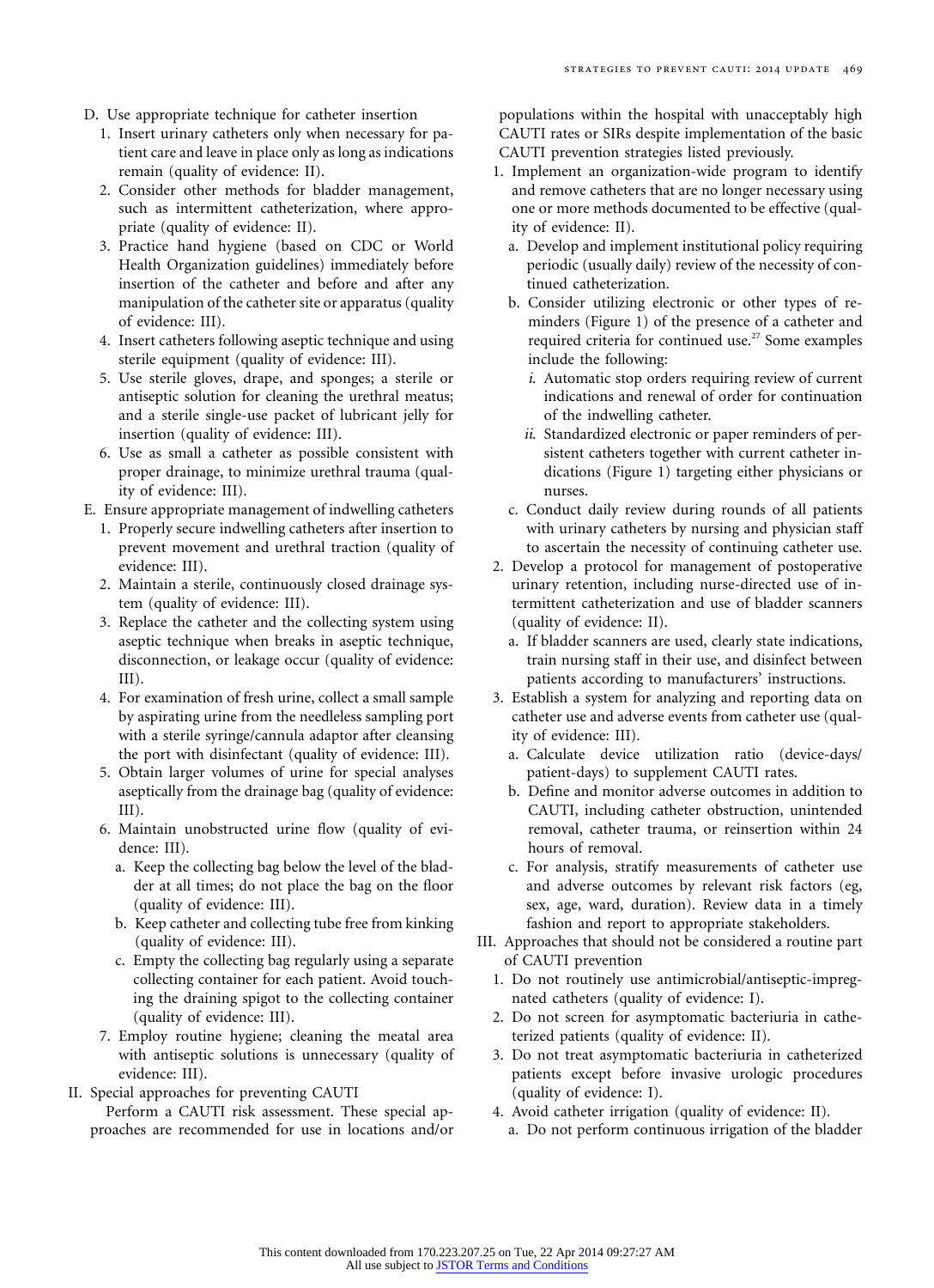| ** URINARY CATHETER REMINDER**                                                                                                                                                                                  |
|-----------------------------------------------------------------------------------------------------------------------------------------------------------------------------------------------------------------|
| DATE: $\frac{1}{1}$                                                                                                                                                                                             |
| This patient has had an indwelling urethral catheter since $\frac{1}{\sqrt{2}}$                                                                                                                                 |
| Please indicate below <b>EITHER</b> (1) that the catheter should be removed $OR(2)$<br>that the catheter should be retained. If the catheter should be retained, please state<br>ALL of the reasons that apply. |
| Please discontinue indwelling urethral catheter; OR<br>П                                                                                                                                                        |
| Please continue indwelling urethral catheter because patient requires<br>indwelling catheterization for the following reasons (please check all that<br>apply):                                                 |
| Urinary retention<br>ш                                                                                                                                                                                          |
| $\Box$ Very close monitoring of urine output and patient unable to use urinal<br>or bedpan                                                                                                                      |
| $\Box$ Open wound in sacral or perineal area and patient has urinary<br>incontinence                                                                                                                            |
| $\Box$ Patient too ill or fatigued to use any other type or urinary collection<br>strategy                                                                                                                      |
| Patient had recent surgery<br>$\Box$                                                                                                                                                                            |
| Management of urinary incontinence on patient's request                                                                                                                                                         |
| Other—please specify                                                                                                                                                                                            |

FIGURE 1. Urinary catheter reminder.<sup>42</sup> From Saint et al.<sup>78</sup>

with antimicrobials as a routine infection prevention measure.

- b. If continuous irrigation is being used to prevent obstruction, maintain a closed system.
- 5. Do not use systemic antimicrobials routinely as prophylaxis (quality of evidence: III).
- 6. Do not change catheters routinely (quality of evidence: III).

IV. Unresolved issues

- 1. Use of antiseptic solution versus sterile saline for meatal cleaning before catheter insertion.
- 2. Use of urinary antiseptics (eg, methenamine) to prevent UTI.
- 3. Use of catheters with valves.
- 4. Spatial separation of patients with urinary catheters in place to prevent transmission of pathogens that could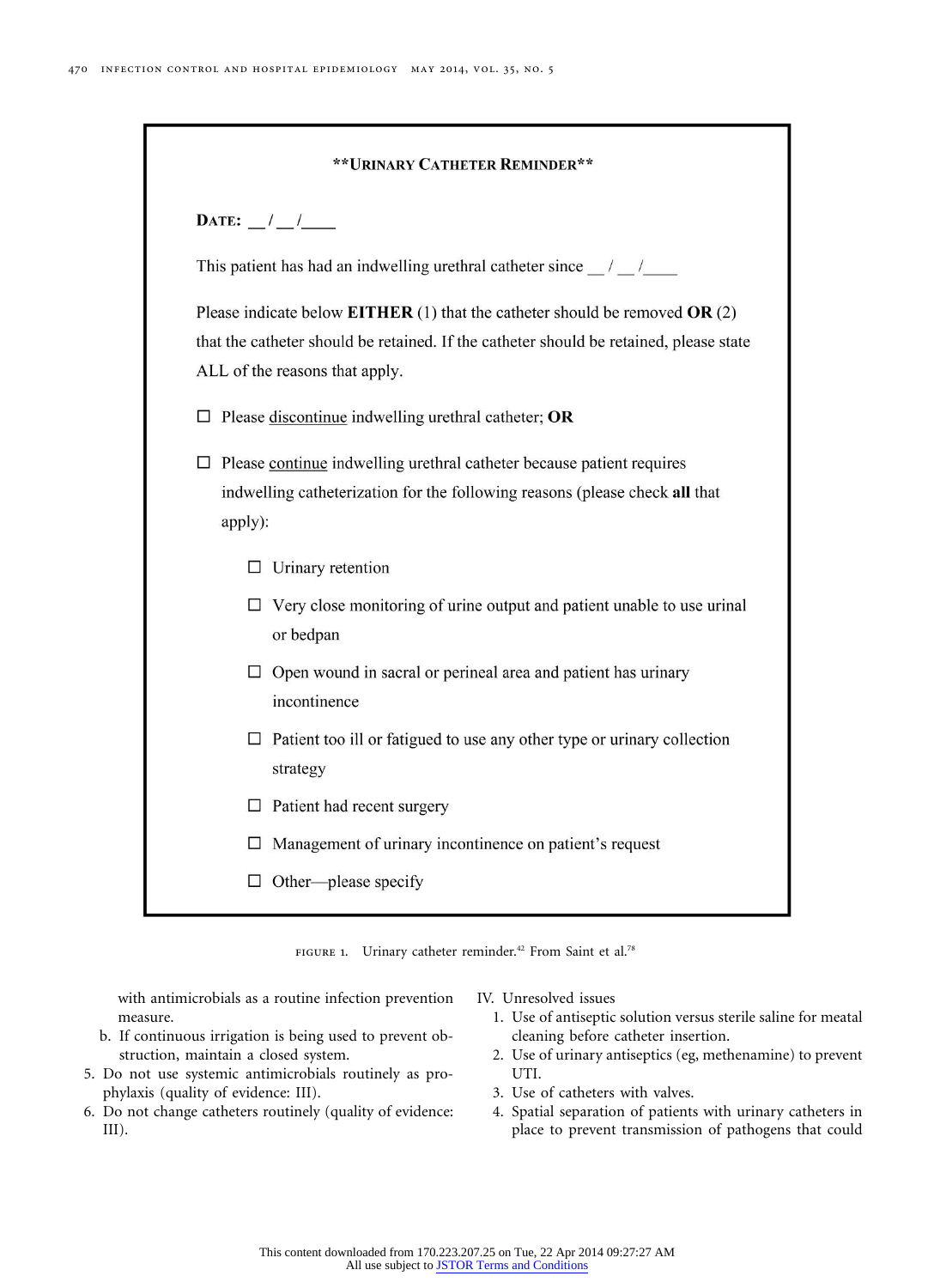colonize urinary drainage systems.

5. Antimicrobial prophylaxis at catheter removal to prevent symptomatic infection.

## section 5: performance measures

### I. Internal reporting

These performance measures are intended to support internal hospital quality improvement efforts and do not necessarily address external reporting needs. The process and outcome measures suggested here are derived from published guidelines, other relevant literature, and the opinions of the authors. Report both process and outcome measures to senior hospital leadership, nursing leadership, and clinicians who care for patients at risk for CAUTI.

- A. Process measures
	- 1. Compliance with documentation of catheter insertion and removal dates.
		- a. Conduct random audits of selected units and calculate compliance rate:
			- *i*. Numerator: number of patients with urinary catheters in the unit with proper documentation of insertion and removal dates.
			- *ii*. Denominator: number of patients in the unit with a urinary catheter in place at some time during admission.
			- *iii*. Multiply by 100 so that the measure is expressed as a percentage.
	- 2. Compliance with documentation of indication for catheter placement.
		- a. Conduct random audits of selected units and calculate compliance rate:
			- *i*. Numerator: number of patients with urinary catheters in the unit with an appropriate indication for the catheter.
			- *ii*. Denominator: number of patients in the unit with a urinary catheter in place.
			- *iii*. Multiply by 100 so that the measure is expressed as a percentage.
- B. Outcome measures
	- 1. Assess rates of symptomatic CAUTI, stratified by risk factors (eg, ward).
		- a. Although the validity of the current CDC/NHSN definition for symptomatic CAUTI for comparison of facility-to-facility outcomes is not established, measurement of rates allows an individual facility to gauge the longitudinal impact of implementation of prevention strategies.<sup>20</sup>
			- *i*. Numerator: number of symptomatic CAUTI in each location monitored.
			- *ii*. Denominators: (*a*) total number of urinary catheter–days for all patients in each location with an indwelling urinary catheter; (*b*) total number of patient-days for all patients in each location monitored.
- *iii*. Multiply by 1,000 so that measure is expressed as cases per 1,000 catheter-days or by 10,000 to express as cases per 10,000 patient-days.
- 2. Rates of BSI attributable to CAUTI.
	- a. Use NHSN definition for secondary BSI (available at [http://www.cdc.gov/nhsn.html\)](http://www.cdc.gov/nhsn.html) when blood culture organism matches urine specimens and patient meets criteria for CAUTI.
		- *i*. Numerator: number of episodes of BSIs attributable to CAUTI.
		- *ii*. Denominator: total number of urinary catheterdays for all patients in each location monitored who have an indwelling urinary catheter in place.
		- *iii*. Multiply by 1,000 so that the measure is expressed as cases per 1,000 catheter-days.
- 3. SIR.
	- a. The SIR is a summary measure used to track HAIs at a national, state, or facility level over time. SIR adjusts for the different types of patients in healthcare facilities.
		- *i*. The ratio is calculated by dividing the observed number of CAUTIs by the predicted number of CAUTIs.
		- *ii*. The predicted number of infections is an estimated number of CAUTIs based on infections reported to NHSN during a baseline period (currently 2009 for CAUTI, risk adjusted for patient care location and facility characteristics).
- II. External reporting

There are many challenges in providing useful information to consumers and other stakeholders while preventing unintended adverse consequences of public reporting of HAIs.49 Recommendations for public reporting of HAIs have been provided by the Healthcare Infection Control Practices Advisory Committee,<sup>50</sup> the Healthcare-Associated Infection Working Group of the Joint Public Policy Committee,<sup>51</sup> and the National Quality Forum.<sup>52</sup> In January 2012, most acute care facilities began reporting CAUTIs from adult and pediatric ICUs to NHSN to meet the requirements of the Centers for Medicare and Medicaid Services Inpatient Prospective Payment System FY2012 final rule.

The validity of the current CDC/NHSN definition for CAUTI for comparing facility-to-facility outcomes is not established, so exercise caution in interfacility comparison of CAUTI rates. Use of hospital claims data to compare hospital-acquired CAUTI rates has also not yet been validated.<sup>53</sup>

- A. State and local requirements
	- 1. Hospitals in states that have mandatory reporting requirements must collect and report the data required by the state. For information on state and federal requirements, check with your state or local health department.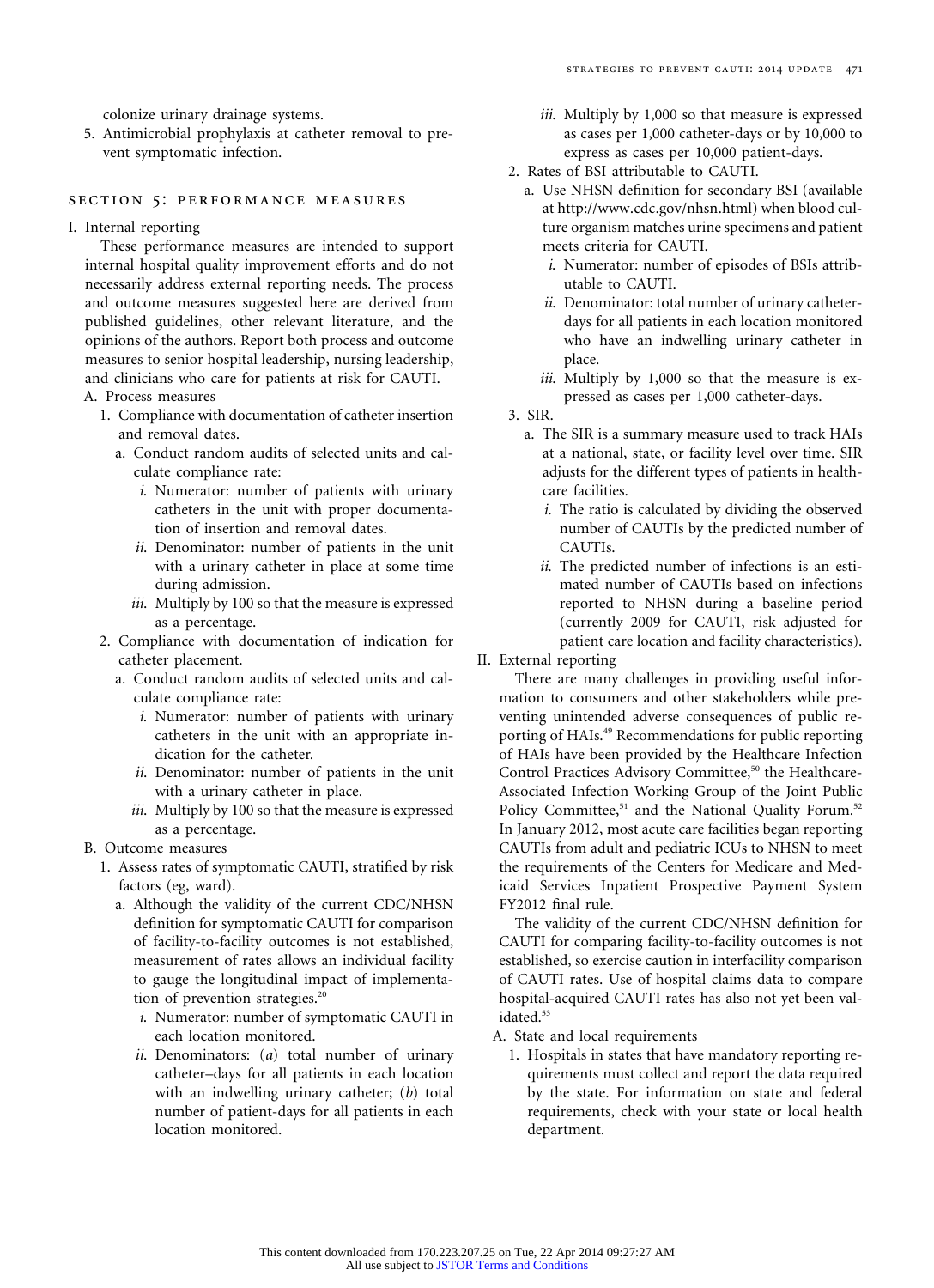#### table 3. Fundamental Elements of Accountability for Healthcare-Associated Infection Prevention

Senior management is responsible for ensuring that the healthcare system supports an infection prevention and control (IPC) program that effectively prevents healthcare-associated infections (HAIs) and the transmission of epidemiologically important pathogens

Senior management is accountable for ensuring that an adequate number of trained personnel are assigned to the IPC program and adequate staffing of other departments that play a key role in HAI prevention (eg, environmental services)

Senior management is accountable for ensuring that healthcare personnel, including licensed and nonlicensed personnel, are adequately trained and competent to perform their job responsibilities

Direct healthcare providers (such as physicians, nurses, aides, and therapists) and ancillary personnel (such as environmental service and equipment processing personnel) are responsible for ensuring that appropriate IPC practices are used at all times (including hand hygiene, standard and isolation precautions, and cleaning and disinfection of equipment and the environment)

Senior and unit leaders are responsible for holding personnel accountable for their actions

IPC leadership is responsible for ensuring that an active program to identify HAIs is implemented, that HAI data are analyzed and regularly provided to those who can use the information to improve the quality of care (eg, unit staff, clinicians, and hospital administrators), and that evidence-based practices are incorporated into the program

Senior and unit leaders are accountable for ensuring that appropriate training and educational programs to prevent HAIs are developed and provided to personnel, patients, and families

Personnel from the IPC program, the laboratory, and information technology departments are responsible for ensuring that systems are in place to support the surveillance program

#### B. External quality initiatives

1. Hospitals that participate in external quality initiatives must collect and report the data required by the initiative.

# section 6: examples of implementation strategies

Accountability is an essential principle for preventing HAIs. It provides the necessary translational link between science and implementation. Without clear accountability, scientifically based implementation strategies will be used in an inconsistent and fragmented way, decreasing their effectiveness in preventing HAIs. Accountability begins with the chief executive officer and other senior leaders who provide the imperative for HAI prevention, thereby making HAI prevention an organizational priority. Senior leadership is accountable for providing adequate resources needed for effective implementation of an HAI prevention program. These resources include necessary personnel (clinical and nonclinical), education, and equipment (Table 3).

Interventions to assist with program implementation that have been reported to be associated with improved outcomes are provided in this section. The references provided are published studies of CAUTI quality improvement projects that specifically describe outcomes. These programs are normally multifactorial and include elements of most or all of the 4 categories of implementation approaches. Practical approaches for problem solving of potential barriers to implementation are provided in Table 4.

I. Engage

Quality improvement projects directed toward improving compliance with CAUTI guidelines have used various techniques to engage the hospital staff to raise awareness of the issue and increase buy-in.

- A. Develop a multidisciplinary team
	- 1. Physician-led team<sup>54-56</sup>
	- 2. Nursing-led team<sup>57-59</sup>
	- 3. Leadership of team not specified<sup>42,58,60-64</sup>
- B. Involve local champions to promote the program<sup>57,63,65,66</sup>
- C. Utilize peer networking43,62,66
- II. Educate

Education of the hospital staff can include in-person sessions or educational material available in paper format or electronically. The educational sessions may outline the evidence behind the guidelines, indicate the goals of the program, and target specific aspects of CAUTI prevention. A. Provide educational sessions

- 1. Appropriate catheter care<sup>41-43,57,58,63,67-70</sup>
- 2. Appropriate indications for catheter insertion<sup>37,41,43,55,57,61,65,67</sup>
- 3. Insertion technique<sup>42,43,62,67,69,70</sup>
- 4. Hand hygiene education<sup>43,67,69</sup>
- 5. Physician-directed education<sup>42,66</sup>
- 6. Alternatives for indwelling catheters<sup>71</sup>
- B. Provide educational materials
	- 1. Indications for urinary catheter utilization<sup>65</sup>
	- 2. Decision-making algorithim<sup>57</sup>
	- 3. Bedside binders<sup>57</sup>
	- 4. Unit-based educational materials<sup>72</sup>
	- 5. Online learning materials $63$
	- 6. Patient/family educational materials<sup>63</sup>
- III. Execute

The process for making quality improvement changes employs new protocols and algorithms. Interventions may be grouped into "bundles" of practices to be implemented simultaneously. Computer order entry is also increasingly being used to prompt change.

- A. Standardize care processes
	- 1. Provide daily nursing reminders to physicians to re-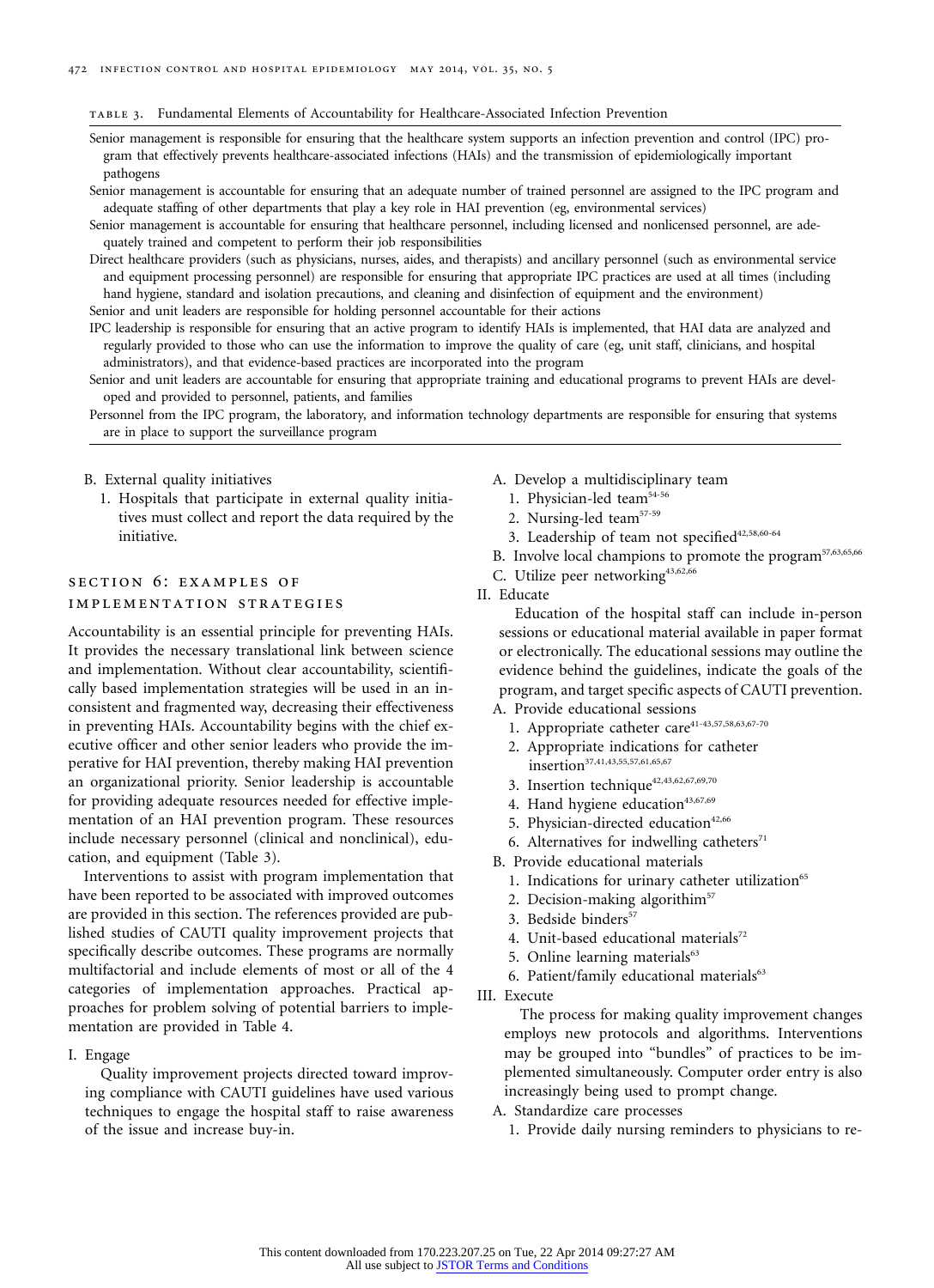| Problem Solving for Implementation of Pr<br>$\div$<br>TABLE                                                                                                                                                                                                                                                 | rograms to Prevent Catheter-Associated Urinary Tract Infection (CAUTI)                                                                                                                                                                                                                                                                                                                                                                                                                                                                                                                                                                                                                                        |
|-------------------------------------------------------------------------------------------------------------------------------------------------------------------------------------------------------------------------------------------------------------------------------------------------------------|---------------------------------------------------------------------------------------------------------------------------------------------------------------------------------------------------------------------------------------------------------------------------------------------------------------------------------------------------------------------------------------------------------------------------------------------------------------------------------------------------------------------------------------------------------------------------------------------------------------------------------------------------------------------------------------------------------------|
| Barriers                                                                                                                                                                                                                                                                                                    | Possible solutions                                                                                                                                                                                                                                                                                                                                                                                                                                                                                                                                                                                                                                                                                            |
| A. Some nurses may not be on board with indwelling urinary catheter removal<br>I. Engagement                                                                                                                                                                                                                | floor?" Have that person help to develop the plan or participate in the education for that unit.<br>Provide education and equipment/materials to facilitate alternative nursing strategies for inconti-<br>Get buy-in before implementation. For example, ask, "Who do we have to convince on this<br>Listen to nurses' concerns and address them to nurses' satisfaction.<br>nence care.                                                                                                                                                                                                                                                                                                                     |
| . Individuals identified as champions do not go out on the unit and do not have<br>• Nurse managers tell your team that they are "too busy" to implement the new<br>B. Lack of or problems with nurse champions<br>direct contact with inpatients.<br>practice.                                             | $60^{\circ}$<br>Recognize nurse champions via such mechanisms as certificates of recognition, annual evaluation<br>Identify the types of champions who work in your organization. Not a one-size-fits-all strategy,<br>. Have more than one nurse champion, eg, cochampions, all nurse managers and educators.<br>• An LPN can be the champion if she or he is someone who others on the unit respect and<br>appraisals, newsletters, and notifying the chief nursing officer.<br>• Use nurse educators as champions.<br>to for advice.<br>For example:                                                                                                                                                       |
| C. Lack of physician buy-in to new practice or physicians are resistant to change in<br>· Can't get physicians to buy in to the new practice bundle because they do not<br>· Do not see indwelling urinary catheters as a risk.<br>• "Way down on their priority list."<br>want to "make waves."<br>general | Involve physicians as much as possible in planning, education, and implementation; include physi-<br>Provide data about urinary catheter use and feedback to physicians about monthly indwelling uri-<br>· Conduct CME. Present evidence, eg, highlight how often physicians have a patient with an<br>Provide one-on-one education (evidence-based and patient-safety oriented).<br>• Meet with other physicians to get them on board.<br>Engage medical leadership support (eg, chief of staff).<br>• Back up nurses when there is a disagreement.<br>nary catheter prevalence and CAUTI rates.<br>indwelling urinary catheter and forget.<br>Identify a physician champion who will<br>cians on your team. |
| D. Lack of physician champion                                                                                                                                                                                                                                                                               | In some institutions, physicians may tend to go along with nurse recommendations, so they rely<br>heavily on nurse champions. The new practice could be seen as a "nursing initiative."<br>Also see lack of physician buy-in above.                                                                                                                                                                                                                                                                                                                                                                                                                                                                           |
| E. Leadership does not see CAUTI as a priority                                                                                                                                                                                                                                                              | Prepare and present a business case to help convince leadership that the time and cost factors for<br>implementing the new practice would be worth it. Present a good business case.<br>Be sure leadership gets monthly CAUTI/catheter use data.<br>Remind leadership about the CMS nonpayment rule.                                                                                                                                                                                                                                                                                                                                                                                                          |
| F. Large hospital makes unit-to-unit rollout difficult                                                                                                                                                                                                                                                      | Create unit-based teams with stakeholders from different units/departments.                                                                                                                                                                                                                                                                                                                                                                                                                                                                                                                                                                                                                                   |
| G. General guidance                                                                                                                                                                                                                                                                                         | Know the system and how to get practice changes through relevant committees.<br>Get people on the team who feel that CAUTI is worth working on.<br>Highlight staff who have adopted the new practice.                                                                                                                                                                                                                                                                                                                                                                                                                                                                                                         |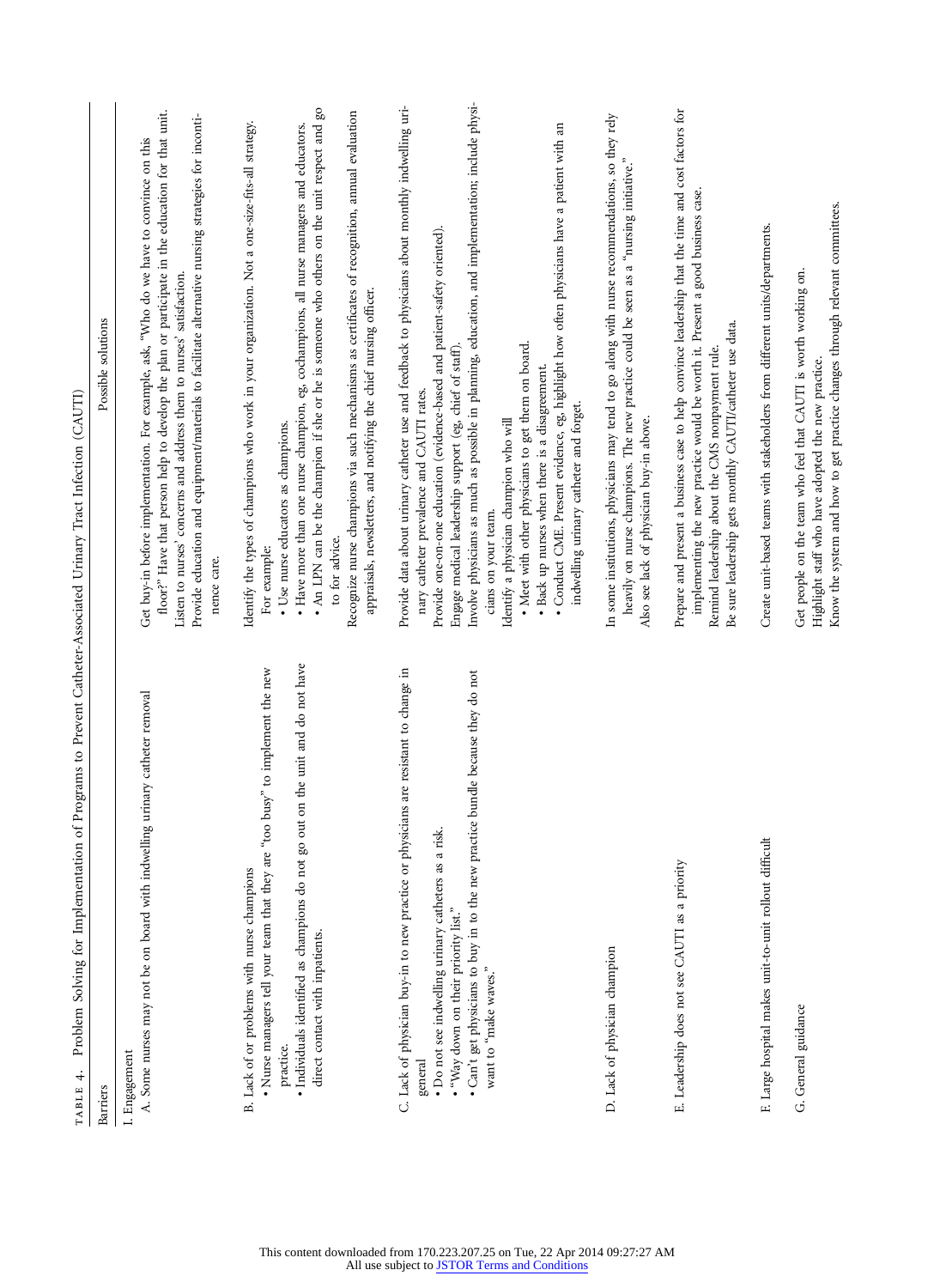| TABLE 4 (Continued)                                                                                                                                                                                                                                                                                                                                                                                                                                                                                                                                                                                                                                                                    |                                                                                                                                                                                                                                                                                                                                                                                                                                                                                                                                                                                                                                                                                                     |
|----------------------------------------------------------------------------------------------------------------------------------------------------------------------------------------------------------------------------------------------------------------------------------------------------------------------------------------------------------------------------------------------------------------------------------------------------------------------------------------------------------------------------------------------------------------------------------------------------------------------------------------------------------------------------------------|-----------------------------------------------------------------------------------------------------------------------------------------------------------------------------------------------------------------------------------------------------------------------------------------------------------------------------------------------------------------------------------------------------------------------------------------------------------------------------------------------------------------------------------------------------------------------------------------------------------------------------------------------------------------------------------------------------|
| Barriers                                                                                                                                                                                                                                                                                                                                                                                                                                                                                                                                                                                                                                                                               | Possible solutions                                                                                                                                                                                                                                                                                                                                                                                                                                                                                                                                                                                                                                                                                  |
| an invasive device or as a<br>central venous catheters.<br>the catheter is indicated.<br>A. Gaps in knowledge of infectious and noninfectious consequences of CAUTI for<br>· Belief that catheters are helpful to prevent development of pressure ulcers.<br>· Belief that since the patient is going to be on bed rest<br>less risky device compared with other devices, such as<br>• Not thinking about an indwelling urinary catheter as<br>• CAUTI not seen to be as serious as other infections.<br>patients<br>II. Education                                                                                                                                                     | motivates staff in that unit (eg, decrease length of stay, ambulate patient, decrease UTI risk).<br>· Create tailored educational materials. Use different materials for infection preventionists,<br>. If it is difficult to educate all staff, as in a large hospital, create computerized education<br>nurses, physicians, clinical leadership, and perhaps for each unit, depending on what<br>· Distribute signs and pocket guides with insertion/DC criteria.<br>• Educate on the floor, in grand rounds, other venues.<br>· Education mandated by nurses' direct supervisor.<br>• Share safety and quality literature.<br>Options on how to educate staff<br>modules.<br>• Nurses<br>Content |
| B. Not knowing what to do to prevent CAUTI                                                                                                                                                                                                                                                                                                                                                                                                                                                                                                                                                                                                                                             | HICPAC guidelines                                                                                                                                                                                                                                                                                                                                                                                                                                                                                                                                                                                                                                                                                   |
| C. Nurses' schedules are inflexible, so difficult to do education<br>. No "dedicated" time away from patient care.<br>• Overtime not allowed.                                                                                                                                                                                                                                                                                                                                                                                                                                                                                                                                          | Incorporate education on CAUTI into annual competency testing (eg, at the same time that CPR<br>Rather than having the nurses attend education sessions, bring the education to the bedside (eg,<br>doing competencies on the unit, talking with nurses one to one during the point prevalence<br>assessments)<br>is renewed).                                                                                                                                                                                                                                                                                                                                                                      |
| · Alternate practices (eg, closed straight catheter system) eliminated due to cost.<br>gets to the floor, nurses and physicians are unaware of catheter's presence or<br>· Indwelling urinary catheter is inserted with no order written. When patient<br>· ED nurses use catheter for specimen collection and then leave it in place.<br>favor by inserting the<br>indwelling urinary catheter and assume that the patient might need it.<br>catheters<br>1. Nonindicated indwelling urinary catheters inserted in the ED<br>• ED nurses think they are doing the floor nurses a<br>A. Eliminate unnecessary placement of indwelling urinary<br>reason it was placed.<br>III. Execute | Work with ED to put a process in place that assures that an order was written and appropriate<br>Involve ED medical and nursing directors as champions or supporters of practice change.<br>Education about indications for insertion for the ED nurses and physicians.<br>Reimplement alternative practice (eg, closed straight catheter system).<br>indications for use are followed.                                                                                                                                                                                                                                                                                                             |
| 2. No catheter policy regarding insertion standards in place                                                                                                                                                                                                                                                                                                                                                                                                                                                                                                                                                                                                                           | Develop a policy on catheter insertion indications.                                                                                                                                                                                                                                                                                                                                                                                                                                                                                                                                                                                                                                                 |
| indwelling urinary catheter<br>· Clinicians give in to patient or family requests for<br>or believe that the patient wants the catheter in.<br>3. Patient request                                                                                                                                                                                                                                                                                                                                                                                                                                                                                                                      | Review documentation of the rationale for placement if indications are not met and reinforce use<br>Discuss risks of indwelling urinary catheters with patients and families.<br>of appropriate indications.                                                                                                                                                                                                                                                                                                                                                                                                                                                                                        |
| 4. Lack of physician buy-in once the new practice is initiated<br>· See lack of physician buy-in above.                                                                                                                                                                                                                                                                                                                                                                                                                                                                                                                                                                                | Collect and report data on catheter use and CAUTI physician/service: physicians may be responsi-<br>Consider involving resisting physicians in potential champion role, as accountable for catheters<br>Meet with resisting physician to address concerns.<br>ble to type of data collection.<br>and CAUTI rates.                                                                                                                                                                                                                                                                                                                                                                                   |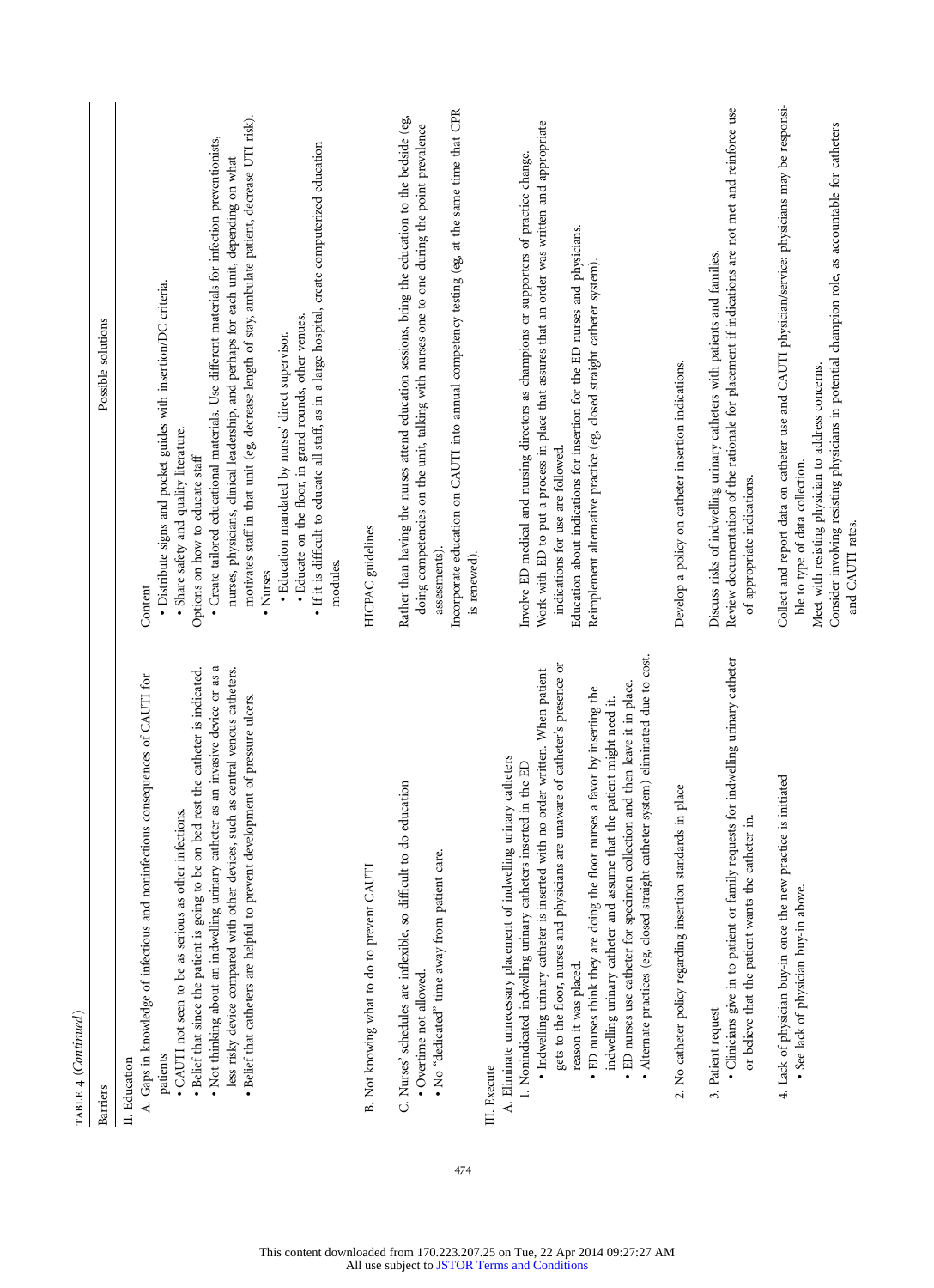| 1. Nonaseptic insertion technique, by nurses, aides, nursing care assistants, medical<br>B. Ensure proper insertion technique                                                                                                                                  | Develop competencies for those who insert catheters.                                                                                                                                     |
|----------------------------------------------------------------------------------------------------------------------------------------------------------------------------------------------------------------------------------------------------------------|------------------------------------------------------------------------------------------------------------------------------------------------------------------------------------------|
| students.                                                                                                                                                                                                                                                      | Develop a policy on catheter insertion techniques if none is in place.<br>Restrict catheter insertion practice to RNs.                                                                   |
| C. Timely discontinuation of indwelling urinary catheters                                                                                                                                                                                                      |                                                                                                                                                                                          |
| 1. Nursing workload                                                                                                                                                                                                                                            | Monitor                                                                                                                                                                                  |
| more time cleaning up<br>patients if the indwelling urinary catheter is removed.<br>a. Nurses are concerned that they will have to spend                                                                                                                       | catheters, assist with toileting, and assess indications. If not indicated, talk with bedside<br>· Catheter patrol: daytime charge nurses monitor which patients have indwelling urinary |
| to get through my shift").<br>b. General feeling of being overworked ("just trying                                                                                                                                                                             | nurse or ask physicians to DC.                                                                                                                                                           |
| c. What you might see:                                                                                                                                                                                                                                         | Daily assessment tool: bedside nurse assesses indications for continued use and, if not                                                                                                  |
| not want this catheter out"<br>• Nurses tell the physician or other nurses, "I do n                                                                                                                                                                            | indicated, nurses discuss removal with physician.                                                                                                                                        |
| (or that the physician needs ins and outs).                                                                                                                                                                                                                    | Feedback                                                                                                                                                                                 |
| · Especially problematic on weekends-no one is monitoring catheter removal.                                                                                                                                                                                    | · Data board in nurse units with monthly indwelling urinary catheter prevalence and CAUTI                                                                                                |
|                                                                                                                                                                                                                                                                | Nurse aides delegated to prioritize toileting activities over other activities (eg, stocking supplies or                                                                                 |
|                                                                                                                                                                                                                                                                | Share experiences where nurses report positive experiences from catheter removal programs.<br>cleaning equipment).                                                                       |
|                                                                                                                                                                                                                                                                |                                                                                                                                                                                          |
| it difficult to share<br>2. Shift schedules hamper communication among nurses<br>• 3-day, 12-hour shifts and block schedules can make                                                                                                                          | Identify a nurse champion on each shift.                                                                                                                                                 |
| information across shifts and departments.                                                                                                                                                                                                                     |                                                                                                                                                                                          |
| 3. No catheter policy on discontinuation in place                                                                                                                                                                                                              | Develop a policy on discontinuation.                                                                                                                                                     |
| 4. Patient or family request                                                                                                                                                                                                                                   | Discuss risks of indwelling urinary catheters with patients and families.                                                                                                                |
| · Nurses and/or physicians believe their patients want to keep the catheter. Some<br>patients do (eg, because they are incontinent or do not want to get out of bed)<br>in even if it is not indicated.<br>and will ask their nurses and physicians to keep it | Review documentation of the rationale for use and reinforce use of appropriate indications.                                                                                              |
| 5. Patient safety: balancing risk of falls                                                                                                                                                                                                                     | Institute fall prevention strategies. For example:                                                                                                                                       |
| · Competing priorities: well-intended misconception that urinary catheters                                                                                                                                                                                     | • Instruct the patient to request assistance.                                                                                                                                            |
| being assessed as<br>prevent falls, as a fall is a "never event" that is also                                                                                                                                                                                  | Provide the patient with nonskid footwear.                                                                                                                                               |
| quality measure.                                                                                                                                                                                                                                               | Ensure that the path to the restroom is free of obstacles.<br>Evaluate chair and bed height.                                                                                             |
|                                                                                                                                                                                                                                                                | Ensure that assistive devices (if being used) are within patient reach.                                                                                                                  |
|                                                                                                                                                                                                                                                                | · Engage the patient and family in efforts to provide assistance as needed                                                                                                               |
|                                                                                                                                                                                                                                                                | Incorporate urinary management (eg, planned toileting) as part of broader fall prevention<br>• Use other strategies as determined by nursing care plan and institutional policy.         |
|                                                                                                                                                                                                                                                                | program.                                                                                                                                                                                 |
|                                                                                                                                                                                                                                                                | Remind nurses that urinary catheters do not reduce fall rates and can increase fall rates if patients                                                                                    |
|                                                                                                                                                                                                                                                                | trip over catheters.                                                                                                                                                                     |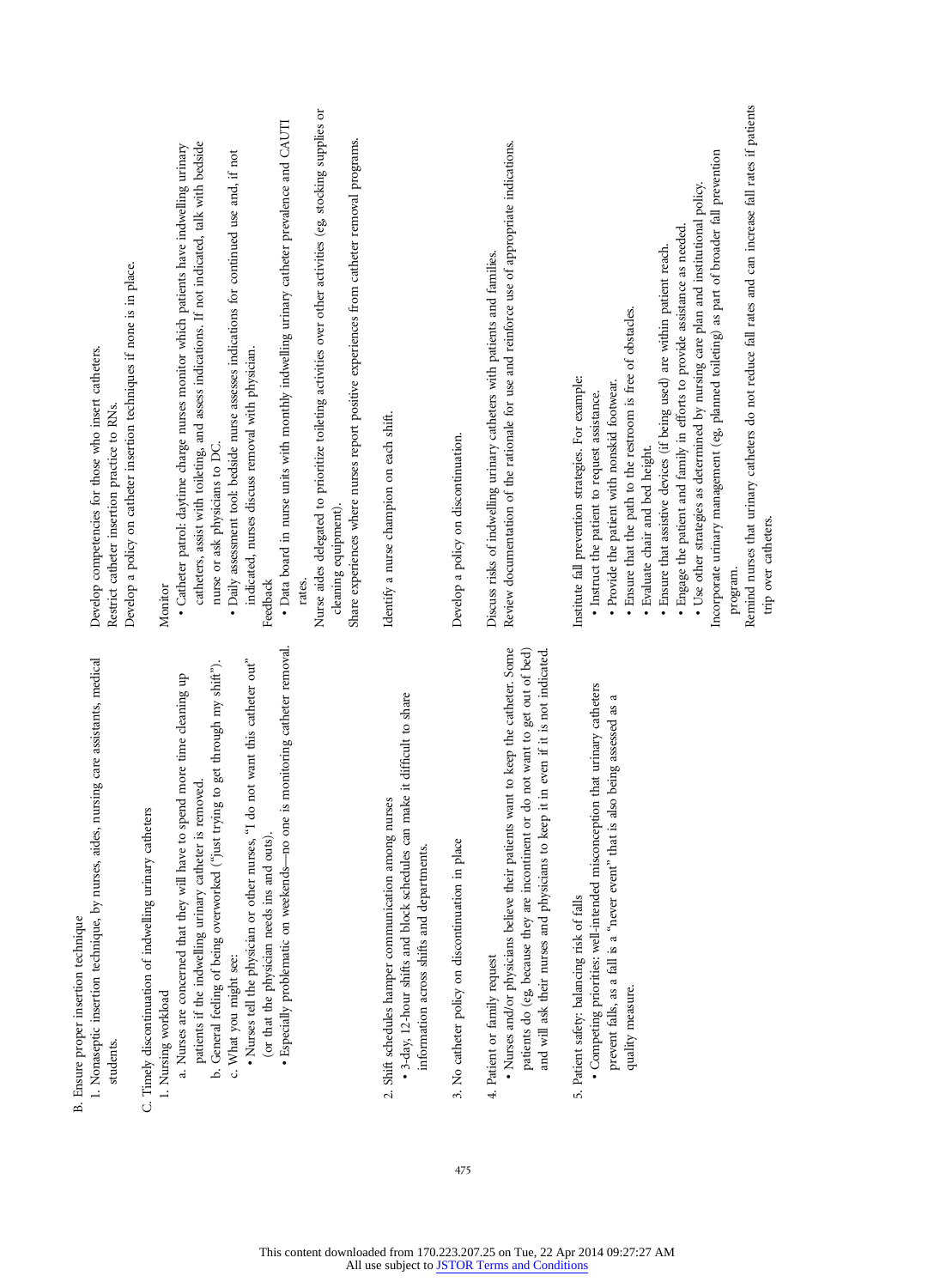| TABLE $4$ ( <i>Continued</i> )                                                                                                                                      |                                                                                                                                                                                                                                                                                                                                                                                                                                                                                                                                                                                                |
|---------------------------------------------------------------------------------------------------------------------------------------------------------------------|------------------------------------------------------------------------------------------------------------------------------------------------------------------------------------------------------------------------------------------------------------------------------------------------------------------------------------------------------------------------------------------------------------------------------------------------------------------------------------------------------------------------------------------------------------------------------------------------|
| Barriers                                                                                                                                                            | Possible solutions                                                                                                                                                                                                                                                                                                                                                                                                                                                                                                                                                                             |
| 6. Nurses are not confident speaking with physicians about removal                                                                                                  | Identify if nurses are reluctant to speak to all physicians or just particular physicians; tailor solu-<br>If nurses are confident to place catheters autonomously (without orders) but not remove them,<br>Find a physician champion to support nurse requests for removal.<br>Nurse manager prompts nurses to speak with physicians.<br>tion if individual physicians resist catheter removal<br>Education on communication.<br>highlight this contradiction.                                                                                                                                |
| urinary catheters using an<br>7. Physician resistance to nurses discontinuing indwelling<br>automatic stop order                                                    | Nurses prompt physicians for DC order as an initial strategy to build rapport.<br>Identify a physician champion who can act as an advocate.                                                                                                                                                                                                                                                                                                                                                                                                                                                    |
| • See lack of physician buy-in above<br>8. Lack of physician buy-in                                                                                                 | $\vdots$                                                                                                                                                                                                                                                                                                                                                                                                                                                                                                                                                                                       |
| -surgeons and urologists<br>9. Resistance to early indwelling urinary catheter removal                                                                              | Physician champion presents information at medical staff meeting about indwelling urinary cathe-<br>Engage a surgeon and/or urologist as a physician champion and work with then to establish con-<br>Recognize that urology patients may have unique and appropriate indications for placing and<br>Work with the physician assistants to DC indwelling urinary catheters on day 2 after surgery.<br>keeping catheters beyond the HICPAC indications.<br>ditions under which the catheter can be retained.<br>Also see lack of physician buy-in above.<br>ter indications and nonindications. |
| 10. Indwelling urinary catheters left in when patient is transferred within the hospital<br>(eg, catheter placed in surgery, patient goes up to ICU, then to floor) | Consider changes to transfer forms to include information about catheter presence, date of inser-<br>Establish process to ensure that all lines and devices are reviewed and removed (if appropriate)<br>tion, and indication.<br>prior to transfer.                                                                                                                                                                                                                                                                                                                                           |
| department; DC, discontinue; HICPAC, Healthcare Infection<br>NOTE.                                                                                                  | Additional resources are available at the website. CME, continuing medical education; CMS, Centers for Medicare and Medicaid Services; CPR, cardiopulmonary resuscitation; ED, emergency<br>This table was created by Sarah Krein, Jane Forman, Christine Kowalski, Laura Damsehroder, Molly Harrod, Milisa Manojlovich, and Sanjay Saint for http://www.catheterout.org.<br>Control Practices Advisory Committee; LPN, licensed practical nurse; UTI, urinary tract infection.                                                                                                                |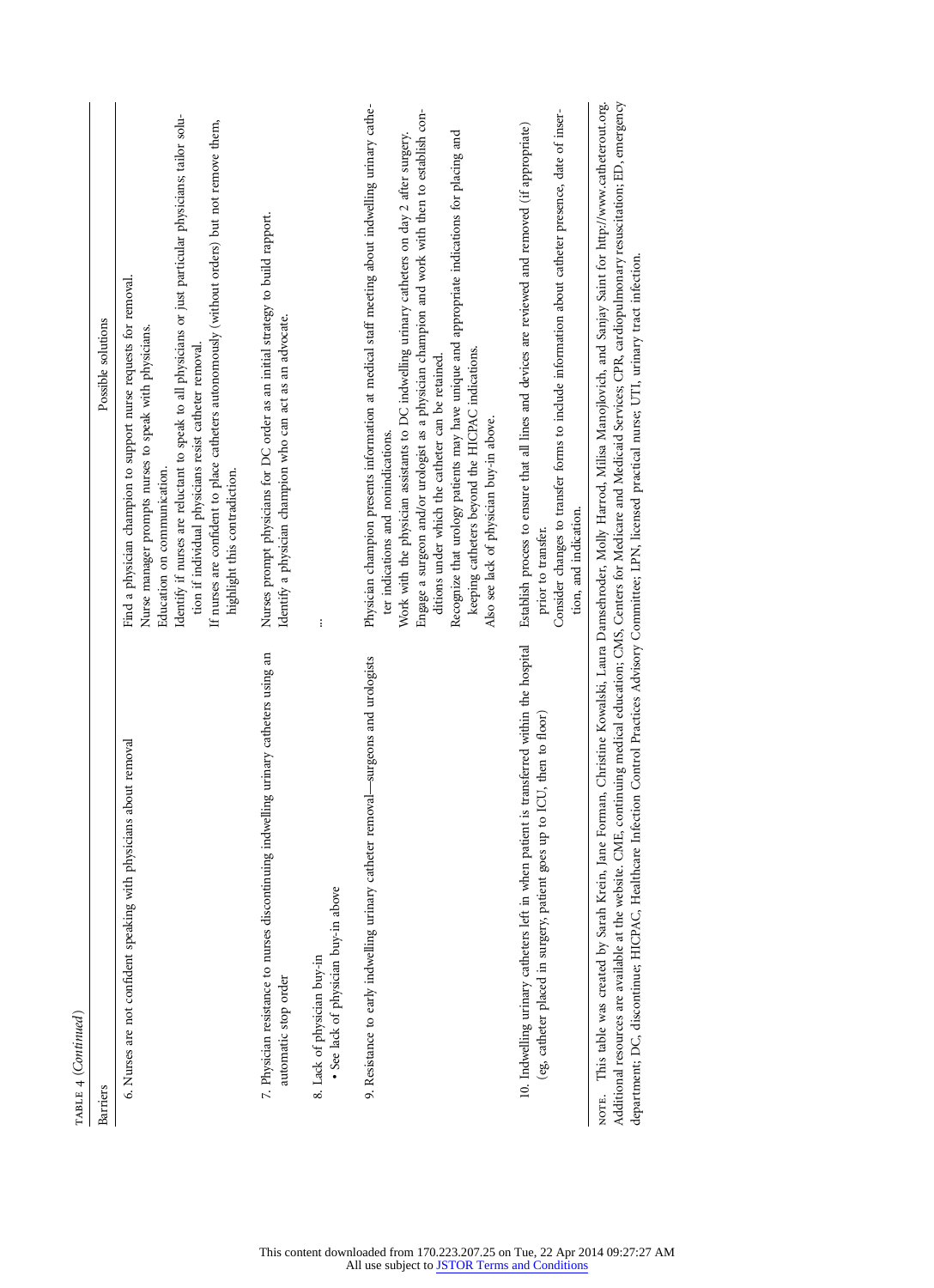move unnecessary catheters<sup>55,56,61,63-65,73</sup>

- 2. Standardize indications for urinary catheter placement<sup>42,55-57,60,65</sup>
- 3. Utilize bladder bundle<sup>42,54,66,69,72,74</sup>
- 4. Develop a nurse-driven protocol to discontinue catheter if no longer meeting criteria<sup>42,58,60,71</sup>
- 5. Employ computerized order entry
	- a. Admitting physician alert requiring confirmation of continued indication for previously placed 1. Lo E, Nicolle L, Classen D, et al. Strategies to prevent catheter $catheters<sup>71</sup>$
	- b. Change of physician order set from "insert Foley catheter" to patient-initiated "void on call" for appropriate procedures<sup>69</sup>
	- c. Mandatory order to remove catheter at 5 days $70$
- d. Best-practice order sets<sup>42</sup>
- 6. Use prewritten stop orders $62,75$
- 7. Utilize bladder scanners to measure  $volume^{57,62,63,71}$
- 8. Standardize products<sup>42,58,62-64</sup>
- 9. Increase availability of bedside commodes $63$
- 10. Conduct individual case reviews<sup>42</sup>
- 11. Create redundancy of educational materials
- a. Posters in units<sup>57,62</sup>
- b. Pocket cards $62$
- IV. Evaluate

The success of a CAUTI quality improvement program can be measured by decreased rates of CAUTI, by de-7. Burton DC, Edwards JR, Srinivason A, Fridkin SK, Gould CV. creased catheter-days, and by uptake of a new intervention. Most programs have found that providing feedback to the hospital or unit increases awareness.

- A. Measure performance
	- 1. Compliance with bundle<sup>43,67,74</sup>
	- 2. Compliance with hand hygiene<sup>43,67,72,74</sup>
- B. Provide feedback to staff
	- 1. CAUTI rates by ward<sup>58,68</sup>
	- 2. CAUTI rate by hospital<sup>43,56,67</sup>
	- 3. Hand hygiene rate<sup>43,67</sup>
	- 4. Catheter care compliance<sup>43,67</sup>
	- 5. Costs of UTI<sup>56</sup>

#### acknowledgments

*Disclaimer.* C.G.—The findings and conclusions in this report are those of the authors and do not necessarily represent the official position of the Centers for Disease Control and Prevention.

*Potential conflicts of interest.* Authors report the following. E.L.—research grants/contracts: Cangene Corporation, antibody responses to *C. difficile*– associated diarrhea; research with Virox Industries, HAI response to environmental disinfection. L.E.N.—advisory/consultant role: Cerena, Johnson  $\rightarrow$  13. & Johnson. D.A.P.—advisory/consultant role: InVentiv; honoraria: Health Research and Educational Trust/American Hospital Association, Rand Health. A.M.P.—served as a speaker for Bard; served as a speaker and author for Covidien. S.S.—honoraria and speaking fees for lectures on healthcareassociated infection prevention, implementation science, and patient safety from hospitals, academic medical centers, professional societies, and nonprofit foundations (none of these activities are related to speakers' bureaus); medical advisory board: Doximity (a new social networking site for physi-15. Chant C, Smith DM, Marshall JC, Friedrich JO. Relationship

cians), Jvion (a healthcare technology company). S.E.C., C.G., L.L.M., J.M., D.S.Y.—nothing to disclose.

Address correspondence to Lindsay E. Nicolle, MD, GG-443 Health Sciences Centre, 820 Sherbrook Street, Winnipeg, Manitoba R3A 1R9, Canada [\(lnicolle@exchange.hsc.mb.ca\)](mailto:lnicolle@exchange.hsc.mb.ca).

#### **REFERENCES**

- associated urinary tract infections in acute care hospitals. *Infect Control Hosp Epidemiol* 2008;29(suppl 1):S41–S50.
- 2. Yokoe DS, Anderson DJ, Berenholtz SM, et al. Introduction to "A Compendium of Strategies to Prevent Healthcare-Associated Infections in Acute Care Hospitals: 2014 Updates." *Infect Control Hosp Epidemiol* 2014;35(5):455–459 (in this issue).
- 3. Saint S, Chenoweth CE. Biofilms and catheter-associated urinary tract infections. *Infect Dis Clin North Am* 2003;17:411–432.
- $urine \rightarrow 4$ . Weber DJ, Sickbert-Bennett EE, Gould CV, Brown VM, Huslage K, Rutala WA. Incidence of catheter-associated and non-catheter-associated urinary tract infections in a healthcare system. *Infect Control Hosp Epidemiol* 2011;32:822–823.
	- 5. Weinstein JW, Mazon D, Pantelick E, Reagan-Cirincione P, Dembry LM, Hierholzer WJ. A decade of prevalence surveys in a tertiary-care center: trends in nosocomial infection rates, device utilization, and patient acuity. *Infect Control Hosp Epidemiol* 1999;20:543–548.
	- Tambyah PA, Maki DG. Catheter-associated urinary tract infection is rarely symptomatic. *Arch Intern Med* 2000;160:678–687.
	- Trends in catheter-associated urinary tract infections in adult intensive care units—United States, 1990–2007. *Infect Control Hosp Epidemiol* 2011;32:748–756.
	- 8. Tambyah PA, Knasinski V, Maki DG. The direct costs of nosocomial catheter-associated urinary tract infection in the era of managed care. *Infect Control Hosp Epidemiol* 2002;23:27–31.
		- 9. Centers for Disease Control and Prevention (CDC). *National Healthcare Safety Network (NHSN) Report, Data Summary for 2011, Device-Associated Module*. Atlanta: CDC, 2013. [http://](http://www.cdc.gov/nhsn/PDFs/dataStat/NHSN-Report-2011-Data-Summary.pdf) [www.cdc.gov/nhsn/PDFs/dataStat/NHSN-Report-2011-Data](http://www.cdc.gov/nhsn/PDFs/dataStat/NHSN-Report-2011-Data-Summary.pdf) [-Summary.pdf.](http://www.cdc.gov/nhsn/PDFs/dataStat/NHSN-Report-2011-Data-Summary.pdf) Accessed November 28, 2013.
	- → 10. Leuck A-M, Wright D, Ellingson L, Kraemer L, Kuskowski MA, Johnson JR. Complications of Foley catheters—is infection the greatest risk? *J Urol* 2012;187:1662–1666.
		- 11. Centers for Disease Control and Prevention (CDC). *2011 National and State Healthcare-Associated Infections Standardized Infection Ratio Report*. Atlanta: CDC, 2013. [http://www.cdc.gov](http://www.cdc.gov/hai/pdfs/SIR/SIR-Report_02_07_2013.pdf) [/hai/pdfs/SIR/SIR-Report\\_02\\_07\\_2013.pdf.](http://www.cdc.gov/hai/pdfs/SIR/SIR-Report_02_07_2013.pdf) Accessed November 28, 2013.
	- <sup>+</sup> 12. Fortin E, Rocher I, Frenette C, Temblay C, Quach C. Healthcareassociated bloodstream infections secondary to a urinary focus: the Quebec Provincial Surveillance results. *Infect Control Hosp Epidemiol* 2012;33:456–462.
		- 13. Hollingsworth SM, Rogers MA, Krein SL, et al. Determining the noninfectious complications of indwelling urethral catheters: a systematic review and meta-analysis. *Ann Intern Med* 2013;159: 401–410.
	- 14. Saint S, Baker PD, McDonald LL, Ossenkop K. Urinary catheters: what type do men and their nurses prefer? *J Am Geriatr Soc* 1999;47:1453–1457.
		-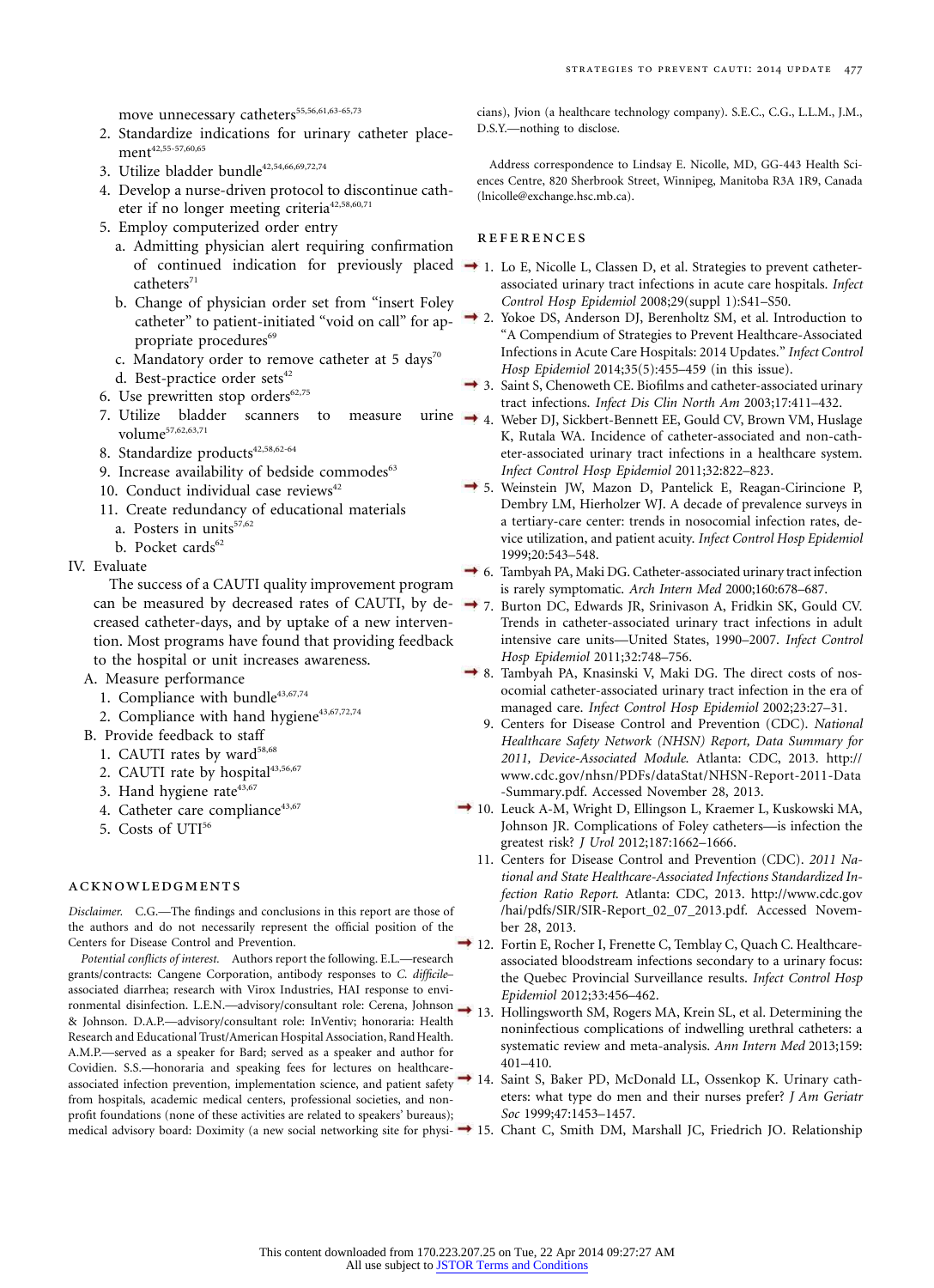of catheter-associated urinary tract infection to mortality and length of stay in critically ill patients: a systematic review and meta-analysis of observational studies. *Crit Care Med* 2011;39: 1167–1173.

- 16. Cope M, Cevallos ME, Cadle RM, Daroviche RO, Musher DM, Trautner BW. Inappropriate treatment of catheter associated asymptomatic bacteriuria in a tertiary care hospital. *Clin Infect Dis* 2009;48:1182–1188.
- 17. Johnson JR, Roberts PL, Olsen RJ, Moyer KA, Stamm WE. Prevention of catheter-associated urinary tract infection with a silver-oxide-coated urinary catheter: clinical and microbiologic correlation. *J Infect Dis* 1990;162:1145–1150.
- 18. Huth TS, Burke JP, Larsen RA, Classen DC, Stevens LE. Randomized trial of meatal care with silver sulfadiazine cream for 34. Zaouter C, Wuethrich P, Miccoli M, Carli F. Early removal of the prevention of catheter-associated bacteriuria. *J Infect Dis* 1992;165:14–18.
- → 19. Riley DK, Classen DC, Stevens LE, Burke JP. A large, randomized clinical trial of a silver-impregnated urinary catheter: lack of 35. Pickard R, Lam T, MacLennan G, et al. Antimicrobial catheters efficacy and staphylococcal superinfection. *Am J Med* 1995;98: 349–356.
	- 20. Gould CV, Umscheid CA, Agarwal RK, Kuntz G, Pegues DA. Healthcare Infection Control Practices Advisory Committee (HICPAC): guideline for prevention of catheter-associated urinary tract infections, 2009. [http://www.cdc.gov/hicpac/cauti](http://www.cdc.gov/hicpac/cauti/001_cauti.html) [/001\\_cauti.html.](http://www.cdc.gov/hicpac/cauti/001_cauti.html)
- 21. Hooton TM, Bradley SF, Cardenas DD, et al. Diagnosis, prevention and treatment of catheter-associated urinary tract infection in adults: 2009 international clinical practice guidelines from the Infectious Diseases Society of America. *Clin Infect Dis* 37. Shimoni Z, Rodrig J, Kamma N, Froom P. Will more restrictive 2010;50:625–663.
- <sup>2</sup> 22. Greene MT, Chang R, Kuhn L, et al. Predictors of hospitalacquired urinary tract–related bloodstream infection. *Infect Con-*ical comparative study. *BMJ Open* 2012;2:e000473. *trol Hosp Epidemiol* 2012;33:1001–1007.
- 23. Bukhari SS, Sanderson PJ, Richardson DM, Kaufman ME, Aucken HM, Cookson BD. Endemic cross-infection in an acute 172:255–260. medical ward. *J Hosp Infect* 1993;24:261–271.
- 24. Schaberg DR, Weinstein RA, Stamm WE. Epidemics of nosocomial urinary tract infection caused by multiply resistant gramnegative bacilli: epidemiology and control. *J Infect Dis* 1976;133: 363–366.
- 25. Jarvis WR, Munn VP, Highsmith AK, Culver DH, Hughes JM. The epidemiology of nosocomial infections caused by *Klebsiella pneumoniae*. *Infect Control* 1985;6:68–74.
- 26. Yoon HJ, Choi JY, Park YS, et al. Outbreaks of *Serratia marcescens* bacteriuria in a neurosurgical intensive care unit of a tertiary care teaching hospital: a clinical, epidemiologic, and laboratory perspective. *Am J Infect Control* 2005;33:595–601.
- <sup>2</sup> 27. Stark RP, Maki DG. Bacteriuria in the catheterized patient: what quantitative level of bacteriuria is relevant? *N Engl J Med* 1984; 311:560–564.
- → 28. Oliver-Wright M, Kharaseh M, Beaumont JL, Peterson LR, Rob- → 43. icsek A. Reporting catheter-associated urinary tract infections: denominator matters. *Infect Control Hosp Epidemiol* 2011;32: 635–640.
	- 29. Pratt RJ, Pellowe C, Loveday HP, Robinson N, Smith GW; Epic Guideline Development Team. Guidelines for preventing infections associated with the insertion and maintenance of short- $\rightarrow$  44. term indwelling urethral catheters in acute care. *J Hosp Infect* 2001;47(suppl):S39–S46.
- 30. Pratt RJ, Pellowe CM, Wilson JA, et al. Epic 2: national evidencebased guidelines for preventing healthcare-associated infections

in NHS hospitals in England. *J Hosp Infect* 2007;65(suppl):S1– S64.

- 31. Meddings J, Rogers MA, Krein SL, et al. Reducing unnecessary urinary catheter use and other strategies to prevent catheterassociated urinary tract infection: an integrative review. *BMJ Qual Saf* 2013. Electronically published ahead of print. doi: 10.1136/bmjqs-2012-001774.
- 32. Li L, Wen J, Wang L, Li YP, Li Y. Is routine indwelling catheterization of the bladder for caesarean section necessary? a systematic review. *BJOG* 2011;118:400–409.
	- 33. Hagen S, Sinclair L, Cross S. Washout policies in long-term indwelling urinary catheterization in adults. *Cochrane Database Syst Rev* 2010;(3):CD004012.
- urinary catheter leads to greater post-void residuals in patients with thoracic epidural. *Acta Anaestheiol Scand* 2012;56(8):1020– 1025.
- for reduction of symptomatic urinary tract infection in adults requiring short-term catheterisation in hospital: a multicentre randomised controlled trial. *Lancet* 2012;380:1927–1935.
- 36. Pickard R, Lam T, MacLennan G, et al. Types of urethral catheter for reducing symptomatic urinary tract infections in hospitalised adults requiring short-term catheterisation: multicentre randomised controlled trial and economic evaluation of antimicrobial- and antiseptic-impregnated urethral catheters (the CATHETER trial). *Health Technol Assess* 2012;16(47). doi: 10.3310/hta16470.
- indications decrease rates of urinary catheterization? an histor-
- 38. Fakih MG, Watson SR, Greene MT, et al. Reducing inappropriate urinary catheter use: a statewide effort. *Arch Intern Med* 2012;
- 39. Saint S, Greene MT, Kowalski CP, Watson SR, Hofer TP, Krein SL. Preventing catheter-associated urinary tract infection in the United States: a national comparative study. *JAMA Intern Med* 2013;173(10):874–879.
- 40. Dyc NG, Pena ME, Shemes SP, Rey JE, Szpunar SM, Fakih MG. The effect of resident peer-to-peer education on compliance with urinary catheter placement indications in the emergency department. *Postgrad Med J* 2011;87:814–818.
- 41. Marigliano A, Barbadoro P, Pennacchietti L, D'Errico MM, Prospero E. Active training and surveillance: 2 good friends to reduce urinary catheterization rate. *Am J Infect Control* 2012;40:692–695.
- → 42. Titsworth WL, Hester J, Correia T, et al. Reduction of catheterassociated urinary tract infections among patients in a neurological intensive care unit: a single institution's success. *J Neurosurg* 2012;116:911–920.
	- 43. Rosenthal VD, Ramachandran B, Ducnas L, et al. Findings of the International Nosocomial Infection Control Consortium (INICC), part I: effectivenesss of a multidimensional infection control approach on catheter-associated urinary tract infection rates in pediatric intensive care units of 6 developing countries. *Infect Control Hosp Epidemiol* 2012;33:696–703.
	- Saint S, Kowalski CP, Forman J, et al. A multicenter qualitative study on preventing hospital-acquired urinary tract infection in US hospitals. *Infect Control Hosp Epidemiol* 2008;29:333–341.
	- 45. Saint S, Olmsted RN, Fakih MG, et al. Translating health care– associated urinary tract infection prevention research into prac-